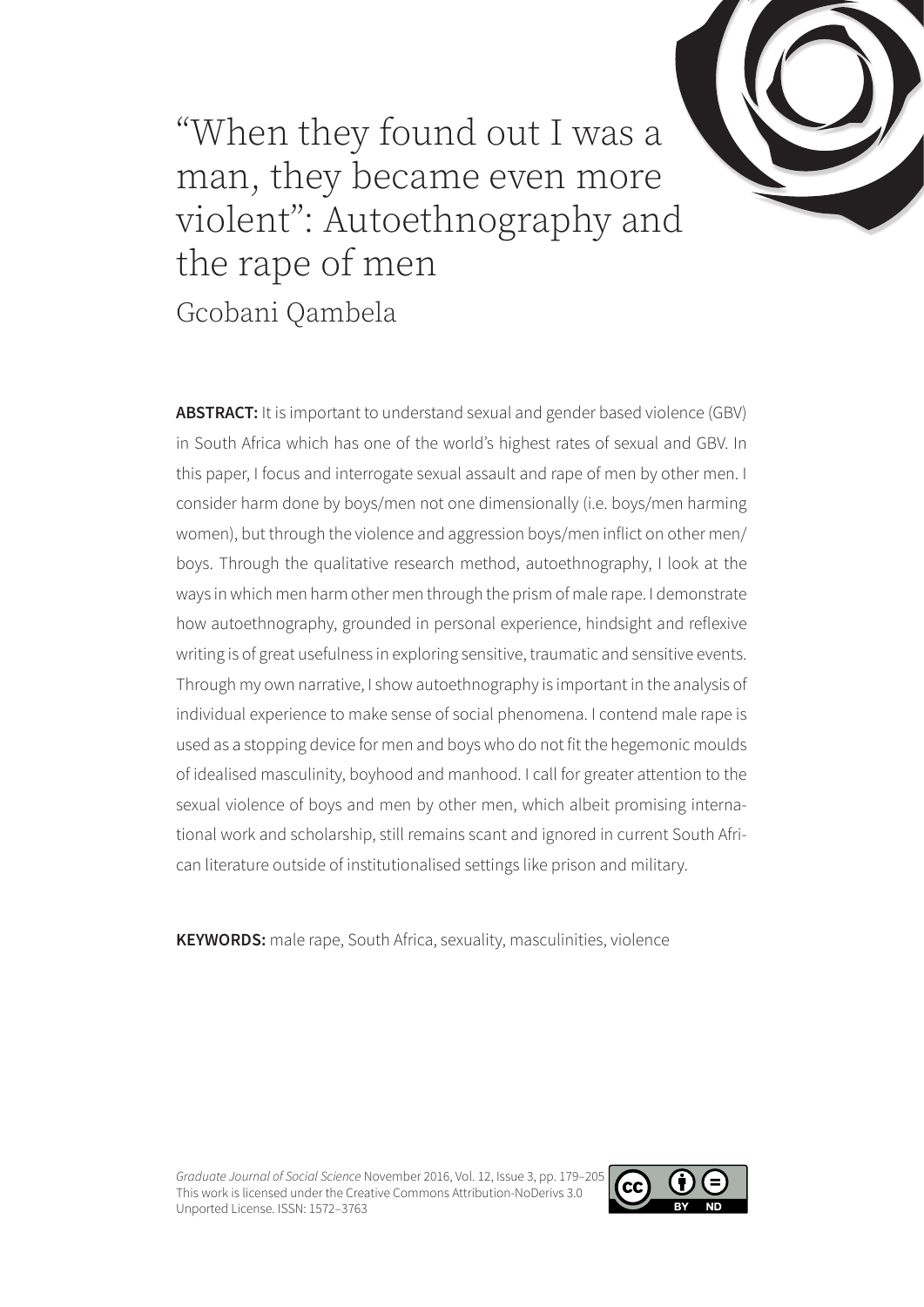*Underpinning every act of sexual violence is a struggle for the supremacy of gendered identities* (Couturier, 2012, p. 1).

*Once upon a time I thought it was a female thing, this fear of men. Yet when* I began to talk with men about love, time and time again I heard stories of *male fear of other males. Indeed, men who feel, who love, often hide their emotional awareness from other men for fear of being attacked and shamed* (hooks, 2004, p. 8).

South Africa is a noted paradox. The country has what is seen as one of the most progressive constitutions in terms of gender and sexual rights inclusivity. Yet, the paradox lies in that South Africa has one of the world's highest reported levels of sexual and gender-based violence (Ndashe, 2004; Stauffer, 2015; Vetten, 2014). It is very high rates of rape, along with various violent forms of sexual assault and sexual violence that have caused some to contend South Africa has the worst known figures of rape for a country that is not at war (Moffett, 2006). The Institute for Security Studies (ISS) notes that according to the South African Police Service the reported cases of rape continue to decrease from 2008/9 (46,647 cases) and 2014/15 (43,195 cases) (Lancester, Gould, Vetten and Sigsworth, 2015). ISS argues official police statistics cannot be taken to be accurate measures of the extent of sexual crimes for various studies make the case that as little as one in thirteen rapes ends up reported (Lancester, Gould, Vetten and Sigsworth, 2015). Moreover, the National Victims of Crime Survey shows a decrease in reporting by rape victims by 21% in the period between 2011 and 2014 (Lancester, Gould, Vetten and Sigsworth, 2015). ISS echoes earlier work by Jewkes and Abrahams (2002) noting the elusive nature of the available data and statistics. Jewkes and Abrahams (2002) cautioned that there was still insufficient infrastructure to support crime reporting although undeniably the levels of forced and non-consensual sex are very high. The high rate of sexual and gendered violence, as well as underreporting of cases, has brought to the fore many calls to understand sexual violence in post-conflict South Africa (du Toit, 2014; Gentry, 2004; Reproductive Health Matters, 2000; Thomas, Masinjila and Bere, 2013).

It's recognised in literature that post-conflict settings carry legacies of violent struggle that inform post-conflict experiences of interpersonal violence especially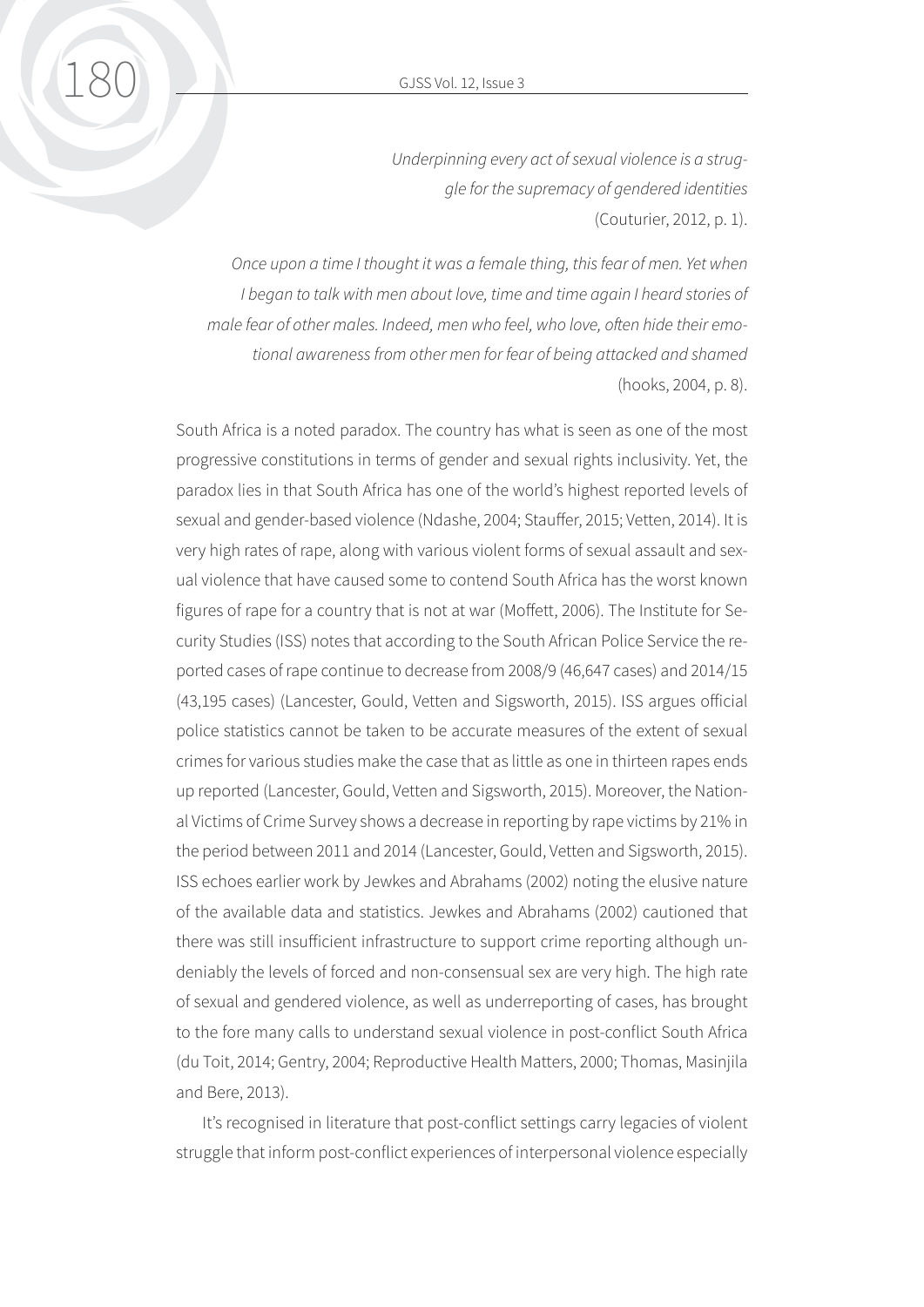sexual violence (Bourgois, 2001 cited in Wood, Lambert and Jewkes, 2007). Posel (2005) posits that what makes sexual violence in post-apartheid South Africa different to the apartheid era is that it has come to be politicised. This politicisation of sexual violence in South Africa is seen through Mardorossian (2011) who has shown how in literature for instance, violence that is committed in white liberal contexts is seen as naturalised violence and is not subject to critique in the same way as the attention that is paid to "black on white sexual violence". Scholars like Morrell (1998) make recognition of the existence of multiple masculinities that are tied to the history of southern Africa through the period of colonialism, through to the apartheid era where race, class and geographic location were of primary importance in the formation of gender identities. Suttner's work (2005) has shown with the liberation party, the African National Congress, that the organisation carries with it multiple ongoing legacies of manhood including 'warrior traditions' and 'cultural systems' that may have negative implications including sexual violence that has the implication of limiting the ability of women to live freely (p. 103).

Current existing studies in the South African context have looked at sexual assault from various angles. These include studies of patriarchal norms permitting sexual assault to occur (Claassens and Gouws, 2014; Kottler and Long, 1997), while other studies have looked into risk influences of young girls and the conditions that render them vulnerable to sexual assault (Petersen, Bhana and McKay, 2005). Others have looked at more "extreme" forms of male violence, including the rape of infants by men (Posel, 2005; Praeg and Baillie, 2011). Although Kapp (2006) notes in South Africa – women, children, boys and girls have been raped, what is striking in the literature on sexual assault is its women centric nature. This is justified as women and children continue to be the most vulnerable to sexual assault and rape (Gentry 2004), for Gqola (2015) maintains that there are prevailing notions by men in South African society that see the pain of women as negotiable. The harmful prevailing notions and philosophies carried by men and boys about entitlement to sex and the bodies of women have raised concerns and calls from various sectors of South African society for a deeper engagement of boys and men about sexual violence. As Davis (2015) has written, and in light of prevailing male sexualised violence, it is important to look at the lessons that boys and men learn, and the meanings that they come to attach to what it means to be a man.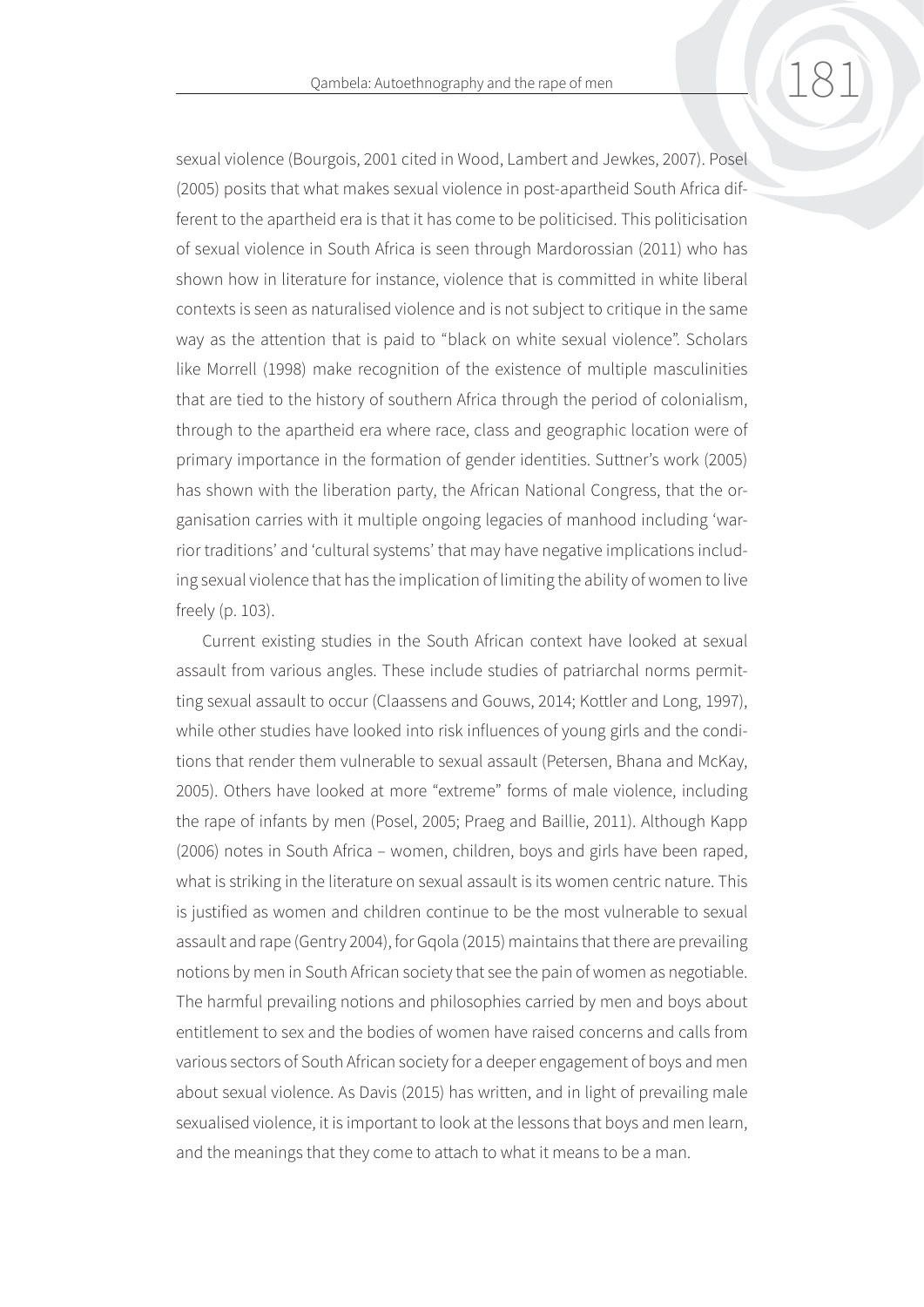In this paper, I intend through autoethnography to use my experiences from pre-and-teenage years as a boy, and later a man, with other men and boys to unpack the silence in South African literature and studies of men and masculinities on the serious issue of the rape of men. I begin by providing some background and context into work on men and masculinities in both South Africa and internationally, particularly as it relates to sexual violence against women and men. I proceed to unpack the current available literature on the rape of men. Thereafter, I provide some context through literature on the importance of the autoethnographic method of writing and its particular usefulness in addressing sensitive and ignored issues including sexual trauma. I thereafter go on to share my story, contextualise it in light of larger violence in South Africa against men deemed gender non-conforming and thereafter provide some concluding remarks.

### Men, masculinity and masculinities

hooks (2004) critiques the focus on male power that assumes all males are powerful and have it all. This critique is in line with existing work on masculinities that complicates the conception of men as one homogenous group. Certainly, Connell and Messerschmidt (2005) have shown that there are multiple hierarchies in gender construction. Through the lens of hegemonic masculinities, we can understand that not all ways of being "a man" are honoured, but rather it requires that 'all other men to position themselves in relation to it' and that the concept gains legitimacy through subordinating men and women (Connell and Messerschmidt, 2005, p. 832). hooks (2001) has gone on to show how ideas around domination and subordination as 'a natural order', and 'that the strong should rule over the powerless by any means' are central in justifying abuse (p. 24). hooks (2001) writes that men who believe in the notion of men as the superior sex, and women/the feminine as the weaker sex often make use of physical assault in order to subordinate. Yet, as Connell and Messerschmidt (2005) note, men are not passive to these processes; they note that men can move between multiple interpretations of manhood according to the intersecting needs of the men. Thus, although men may choose to adhere and adopt to hegemonic masculinity when it is desired, men may also choose to move away and keep hegemonic masculinity away from them at other times. Men, according to Connell and Messerschmidt (2005) therefore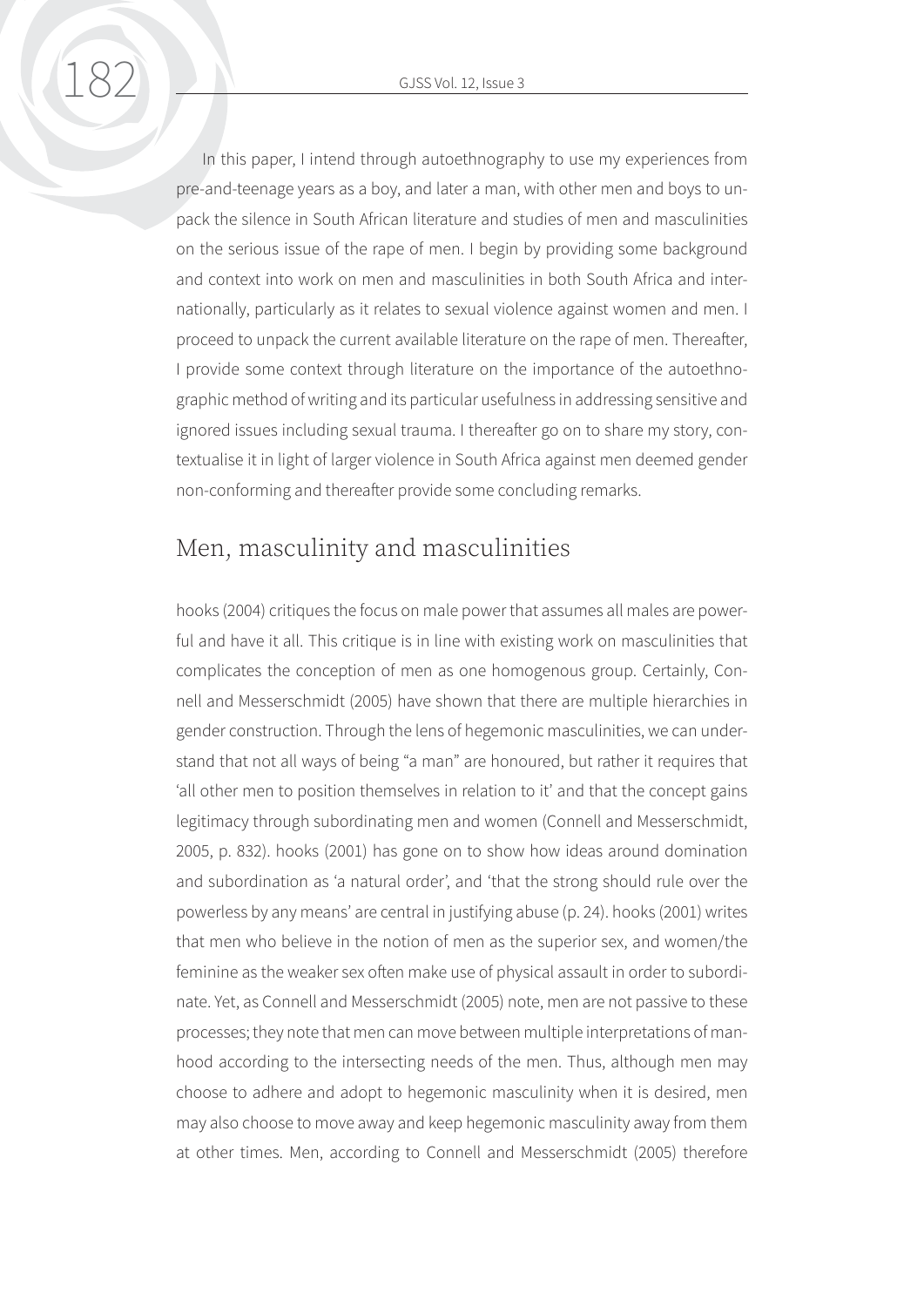'position themselves through discursive practices' (Connell and Messerschmidt, 2005, p. 841).

The recognition that gender is socially constructed – and that masculinity and femininity are always loosely defined, variable and not natural practices simply tied to the genitals that people inhabit is to Gardiner (2004) one of the most important accomplishments of 20<sup>th</sup> century feminist theory. Men now have to be accounted and considered as complex and gendered beings (Mellstrom, 2003), and engaging daily in the active politics of doing gender (Connell, 2000). There has to be a reflection on the dynamic ways in which men enact masculinities, as well as the toxic effects on both men themselves as well as the negative effects on the lives of others particularly through the enactment of rape, domestic and homophobic violence (Connell, 2000). Recently, Ratele (2014) has argued, based on two reported cases of homophobia in South Africa and Malawi that homophobia is used to protect the dominant forms of manhood, and that the violence against gay and lesbian persons can in part be read as resulting from the unattainability of the dominant masculinity. This echoes Ratele, Shefer, Strebel and Fouten (2010) who observed that boys often express heterosexuality as a way of distancing masculinity from femininity – and thus perform heterosexuality through a distancing from homosexuality. Francis and Msibi (2011) have argued (through Kimmel, 2000) that the fear of being perceived as 'a sissy', means that men who do not meet the social requirements of what being a man means, are exposed and more vulnerable to violence and discrimination as they are seen to be 'selling the side' (p. 160). This is consistent with Pierterse's (2014, p. 365) observations that homosexual men are seen as feminine and Othered:

… men who display other (non-sexual) characteristics associated with femininity (for instance, looking or dressing androgynously, being timid or introverted, speaking in a high voice, taking care of their appearance), are conversely typecast (and outcast) as being homosexual. 'Real' men must thus consistently distance themselves not only from women, but also from 'effeminate / feminine' (homosexual) men.

Pierterse (2014) continues saying that this distancing takes the form of violence and aggression and thus much of the dominance males have over both women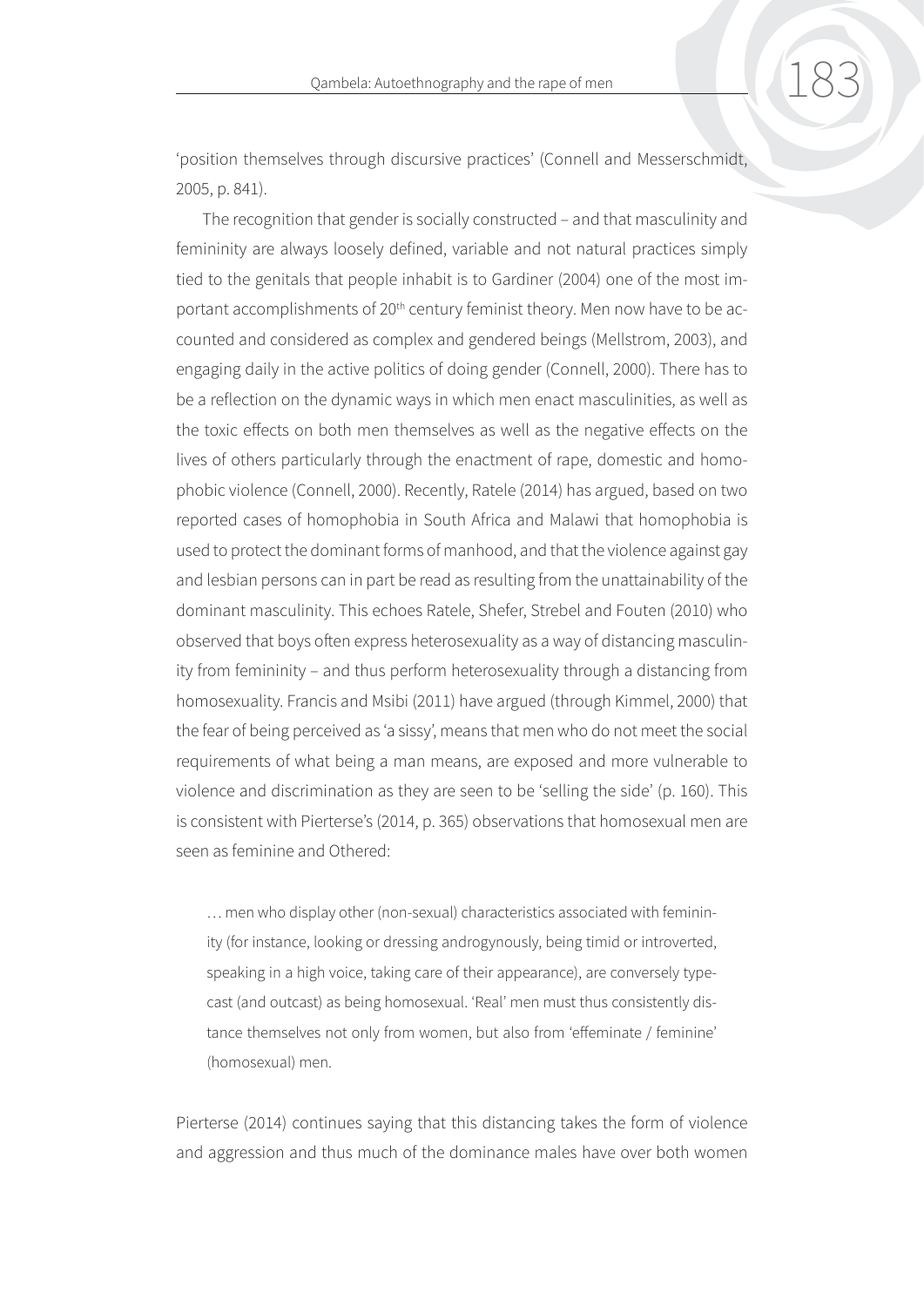and other men is constituted through both actual and threatening physical and/or sexual violence. hooks (1990: 59) invoking rape in Robin Morgan's book *The Demon Lover: On The Sexuality of Terrorism* continues that this behaviour by men, allows men across various strata's (including race, class and nationality) to bond on the notions of manhood that make assertion of masculinity through violence and terrorism tantamount. This means that the patriarchal power that men use is not exclusive to upper and middle class white men, but that men across class and race enjoy the patriarchal power (hooks, 1982).

Morrell, Jewkes and Lindegger (2012) note in South Africa, through the leaders of the leading political party, African National Congress and its youth wing, a resurgence and valorisation of African masculinity that places a premium on the superiority of men. Recent work by Shefer, Kruger and Schepers (2015) shows that young men often internalise that as men they should be feared (although some of the men were finding other non-dangerous forms of expressing manhood). This is related to Ratele's (2015) recent work showing despite evidence of healthy masculinities, there is still resistance that opposes an engagement with boys which includes problematic cultural traditions and as well as limits tied to socio-economic status.

Yet as Javaid (2014) notes, it is also important to understand the ways in which men not only dominate women, but they themselves are dominated by other men. Javaid (2014) shows that there is wide literature showing that men as well are harmed and victimised by gender expectations and sexism. Ignoring men poses the danger of maintaining not only patriarchal order, but also then serves to privilege hegemonic masculinities (Javaid 2014). In the next section I set out through the prism of literature on the sexual victimisation and rape of men to show that there is enough evidence to warrant concern about the ways in which men harm, hurt and abuse other men through sexual assault, and later through autoethnography I show how we can, through this method, start lifting the silence on this topic.

## The rape of men

Couturier (2012, p. 1) writes that there are dangerous repercussions if sexual violence is not understood in its full gamut. The rape of men is cloaked in secrecy, and remains hidden in the consciousness of both the domestic and the international. Couturier (2012) contends the rape of men is shrouded in secrecy for dealing with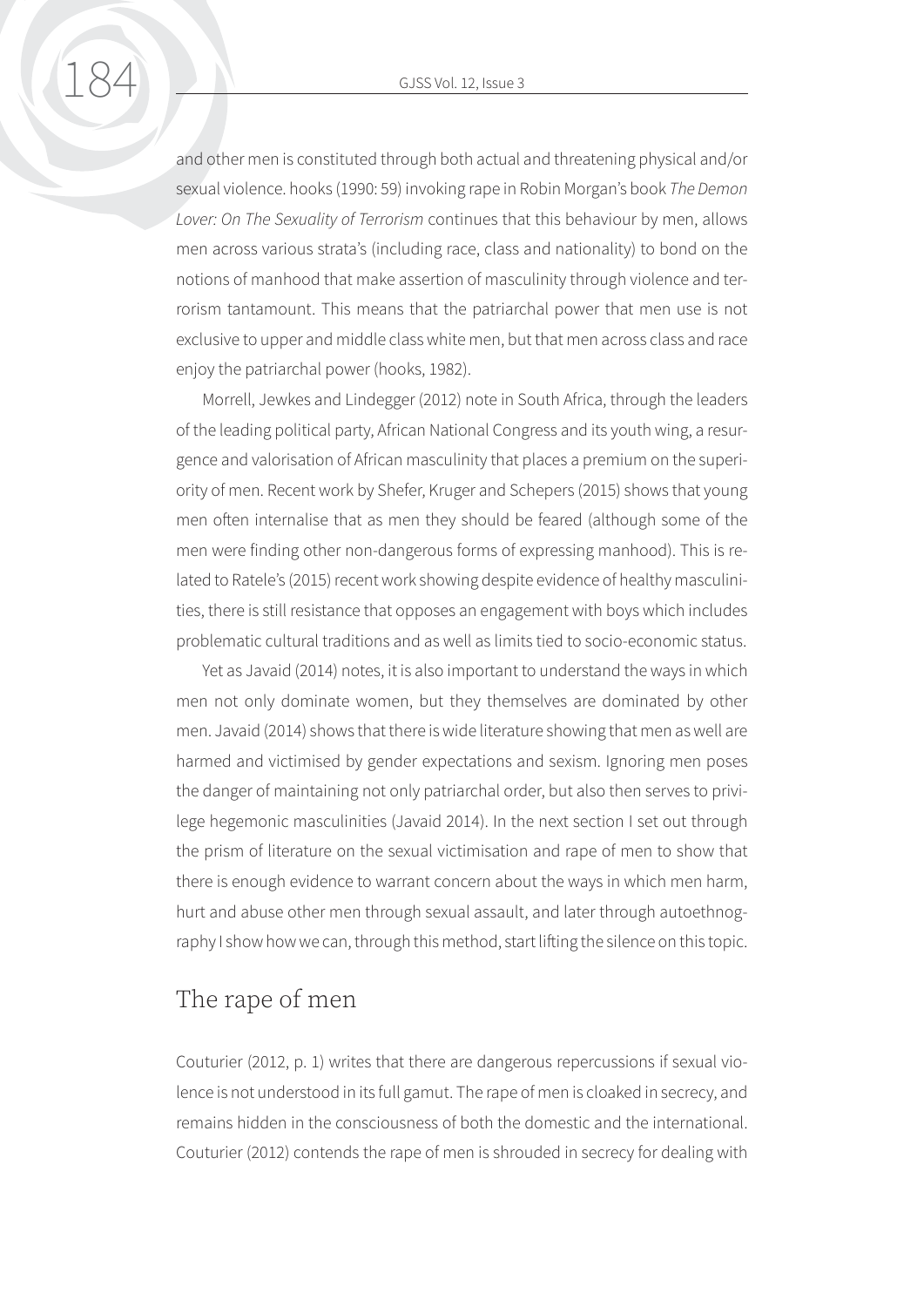it requires a necessary interrogation of cultural constructions of gender, as well as a rethinking of normative frameworks in society. As Chapleau, Oswald, and Russell (2008) have illustrated, rape is used as a tool to ensure that women *and* men are not going astray from prescribed gender roles. Ron and Hugo (2013) note that the rape of men brings with it necessary reconsideration of normative and gendered binaries about what it means to be strong, weak, a guardian and victimised. Bringing the rape of men into the discussion of gender requires a rethinking and different analysis that requires moving beyond seeing rape as something that only women are primarily on the receiving end of 'by hegemonic forms of masculine gender oppression' (Couturier, 2012, p. 1).

Struckman-Johnson (1988) reports on sexual victimisation of men in the United States of America as being on the rise since the 1970's. Despite reports, men in research on sexual victimisation were for decades asked to respond in research only as perpetrators, and not as potential victims of sexual assault (Struckman-Johnson, 1988). In their study of 507 men and 486 women looking at the differences between the experiences of women and men with regards to unwanted sexual activity, Muehlenhard and Cook (1988) found that women (97.5%) more than men (93.5%) were most likely to experience unwanted sexual activity whereas men (62.7%) were more likely than women (46.3%) to experience unwanted sexual intercourse. Recent work by French, Tilghman and Malebranche (2015) with 284 adolescents and young adult males from diverse backgrounds shows that four in 10 of the participants in the study had experienced sexual coercion (43%), including physical coercion (18%). Walker (2005) in a non-clinical setting study of 40 men who had survived rape in the United Kingdom notes that during their sexual assault, a number of the men were subjected to misogynistic and homophobic comments including one of the men being called 'a filthy queer' (p. 74). The long-term effects of the rapes for the men included psychological harm, self-blame, depression and self-harming acts amongst others (Walker, 2005).

In South Africa, the rape of men outside of the prison context still attracts very little attention (Ron and Hugo 2013). This does not mean that rape in institutional contexts like prison is unimportant. Rather, as Ghanotakis, Bruins, Peacock, Redpath and Swart (2007) have argued, prison rape is not isolated, but rather works to reinforce rape culture and perpetuates the use of sex to express dominance. Moolman's work (2015) is instructive, expands and shows how prisons are constituted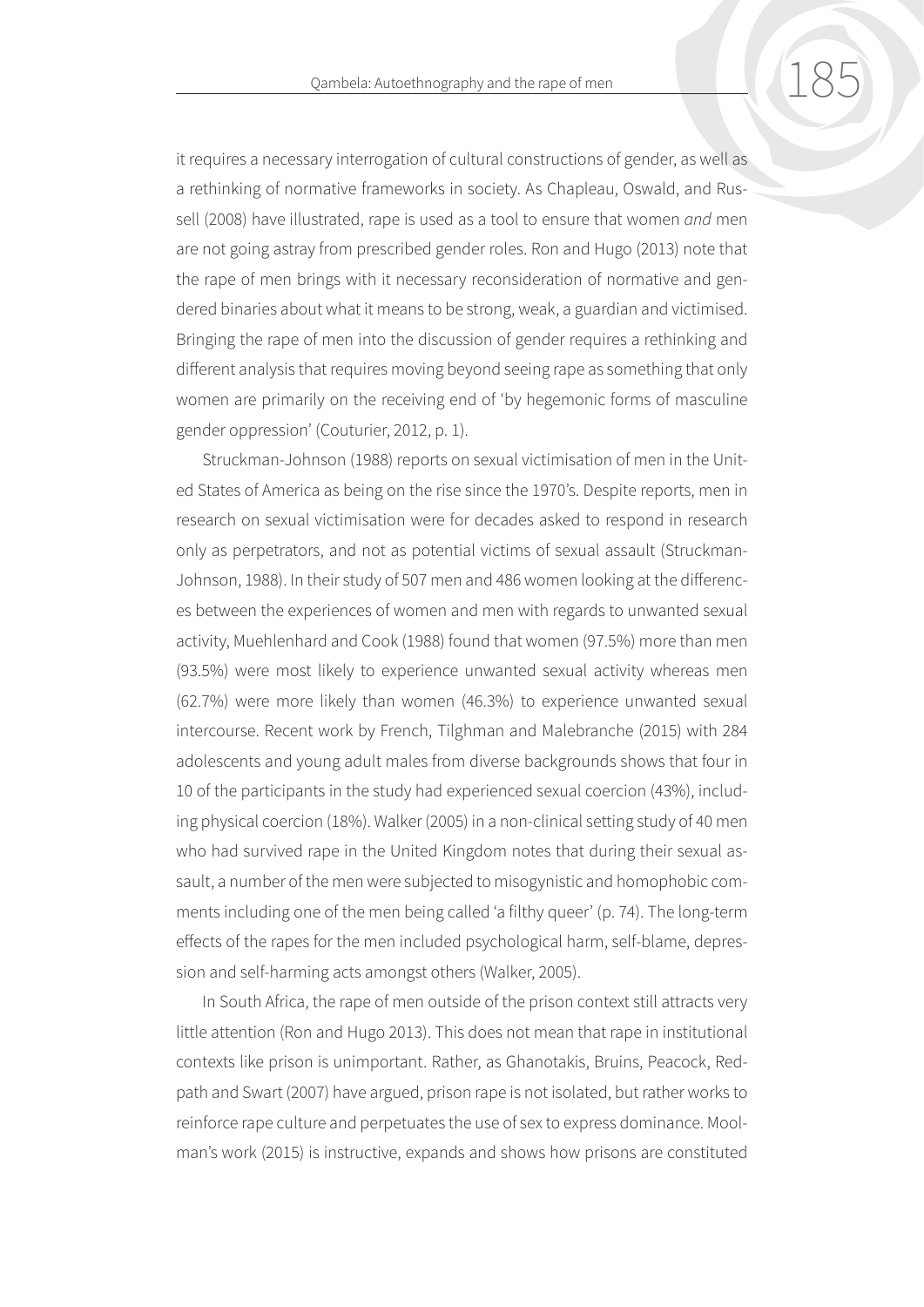through heteronormative practices that intersect on gender, race, class, sexuality and age. Working with 72 incarcerated sex offenders in South African prisons, Moolman (2015) notes how in prison homophobic statements are uttered to reiterate 'the naturalisation of heterosexuality', where males are sexually assaulted and are deemed responsible even where it is not consensual (p. 6745).

Javiad (2014) writes that there has been a lot of work that has been done to uncover the harmful ways in which male violence harms women in very particular gendered ways, yet there has been little interrogation of the ways in which men harm other men, particularly through the lens of rape and sexual assault. When sexual assault of men by other men is acknowledged it is often through the prism of war as with Couturier (2012), and not as a daily encounter in everyday life. Exposés such as Storr's (2011) show the ways in which rape of men by other men is viewed only through the lens of something that occurs only in conflict driven societies and not something that also occurs in everyday practice. It is no surprise when male rape and sexual assault by men to other men occurs, it is often scandalised as something barbaric and that is not ordinary or common in society. Storr (2011) writes for instance:

Men aren't simply raped, they are forced to penetrate holes in banana trees that run with acidic sap, to sit with their genitals over a fire, to drag rocks tied to their penis, to give oral sex to queues of soldiers, to be penetrated with screwdrivers and sticks.

Storr's (2011) narrative perpetuates the idea that when male rape happens it is always violently pushed to the limit, where men are made to do the most extreme, uncommon and terrifying acts. The silence socially around male rape is based around notions of idealised manhood that says that men cannot rape other men and where it has occurred it is always extreme and extraordinary (Merz, 2014; Ron and Hugo, 2013). Ron and Hugo (2013, p. 88) note that:

We are conditioned in this country [South Africa] that a male is nothing more than a machine. They can't have feelings. They can't show emotions and above all else men don't cry. We are supposed to be strong and brave. So when you do not fit that mould, you are not a man anymore … most girlfriends I had left me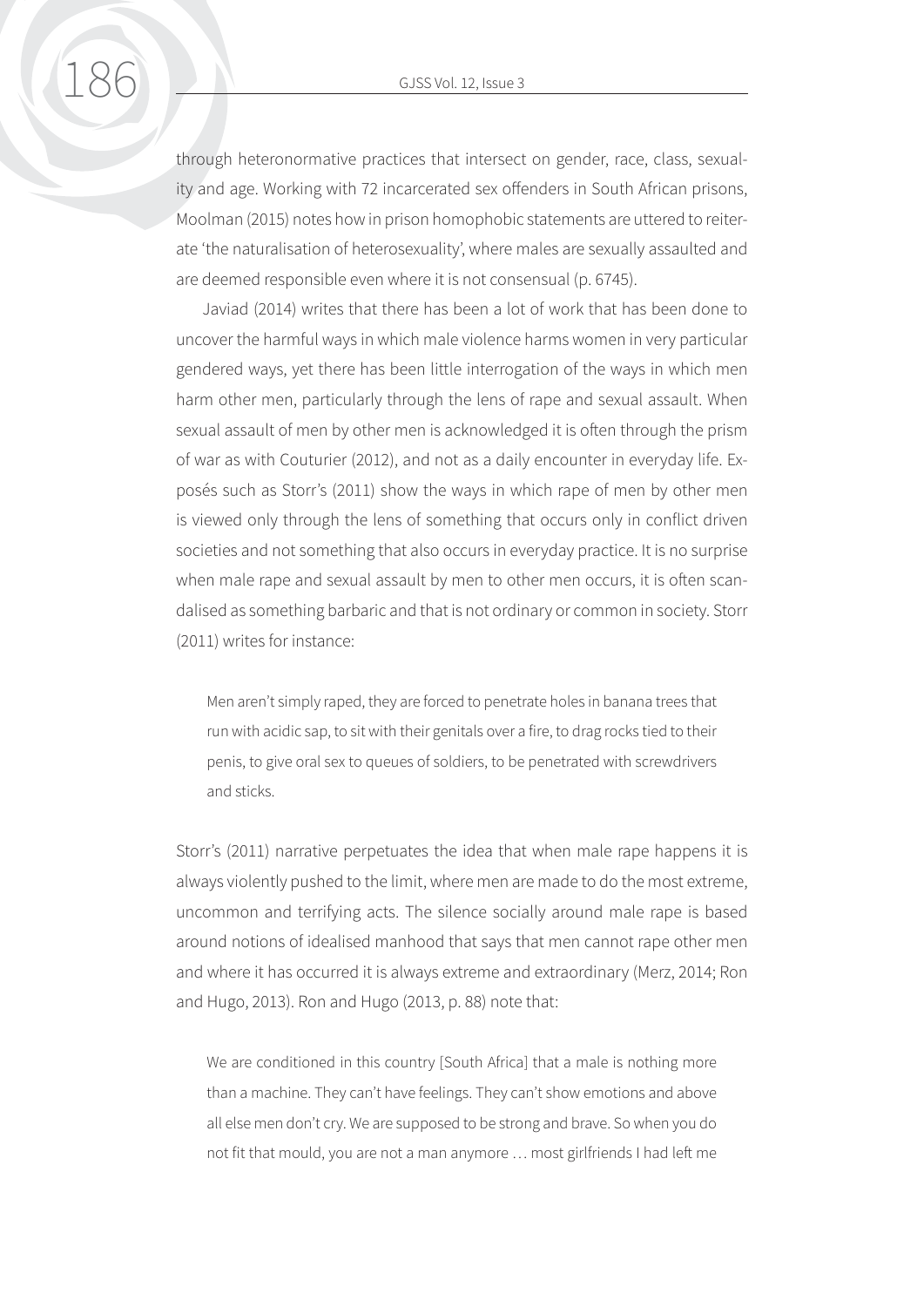soon after they heard [that I was raped]. I've been told that I must have been gay for letting a man touch me. I've been asked if maybe I wanted it. I've been told maybe it was just experimental.

Javiad (2014) contends that notions such as these espoused by Ron and Hugo (2013) are based on social ideas of heterosexuality that posit that men are the penetrators and not penetrable, as well as seekers of sex and not the ones pursued for sex. Davies and Rogers (2006) in their review of literature on perceptions of sexually assaulted male victims, find that gay male rape victims are judged to be at fault more often than male heterosexual victims for gay male rape victims are seen to have enjoyed the act. It is further speculated that gay male victims deemed to look effeminate are blamed more than those who are 'straight-acting' (Davies and Rogers, 2006, p. 375). Moreover, although my focus in this article is on male rape by other men, it is worth noting that even when the perpetrator of the sexual assault is a woman, it is noted to be perceived as impossible for women to sexually assault men (Davies and Rogers, 2006). Men are perceived as incapable of resisting sex and thus take any opportunity presented (Davies and Rogers, 2006). This notion is tied to ideas of male prowess and strength, and that men ought to have resisted or fought back against their assault (Davies and Rogers, 2006). The embarrassment that victims of male rape often feel is attributable to the constructions of male sexuality that expects men to always be virile and ready to satisfy women (Javiad, 2014). The stigmatisation and demonization of male rape is made particularly worse where there is confusion about consensual sex between two men (homosexuality) and male rape (forced) for both of these according to Gear (2007) are 'smothered in taboo and stigma' (p. 210). Gear (2007) further writes that because homosexuality has historically been outlawed in many countries and still is in many, there is very little reported cases because victims of male rape would by reporting their rape be charged for sodomy or breaking the laws thus there are still silences on male rape. Yet, Nthabiseng Motsemme (cited in Gqola 2015: 171) notes that even silence has value:

… we need to read silences not as absences but as spaces rich with meaning. In asking why these silences exist, why they are forced and/or chosen, by whom and when, lies a wealth of knowledge.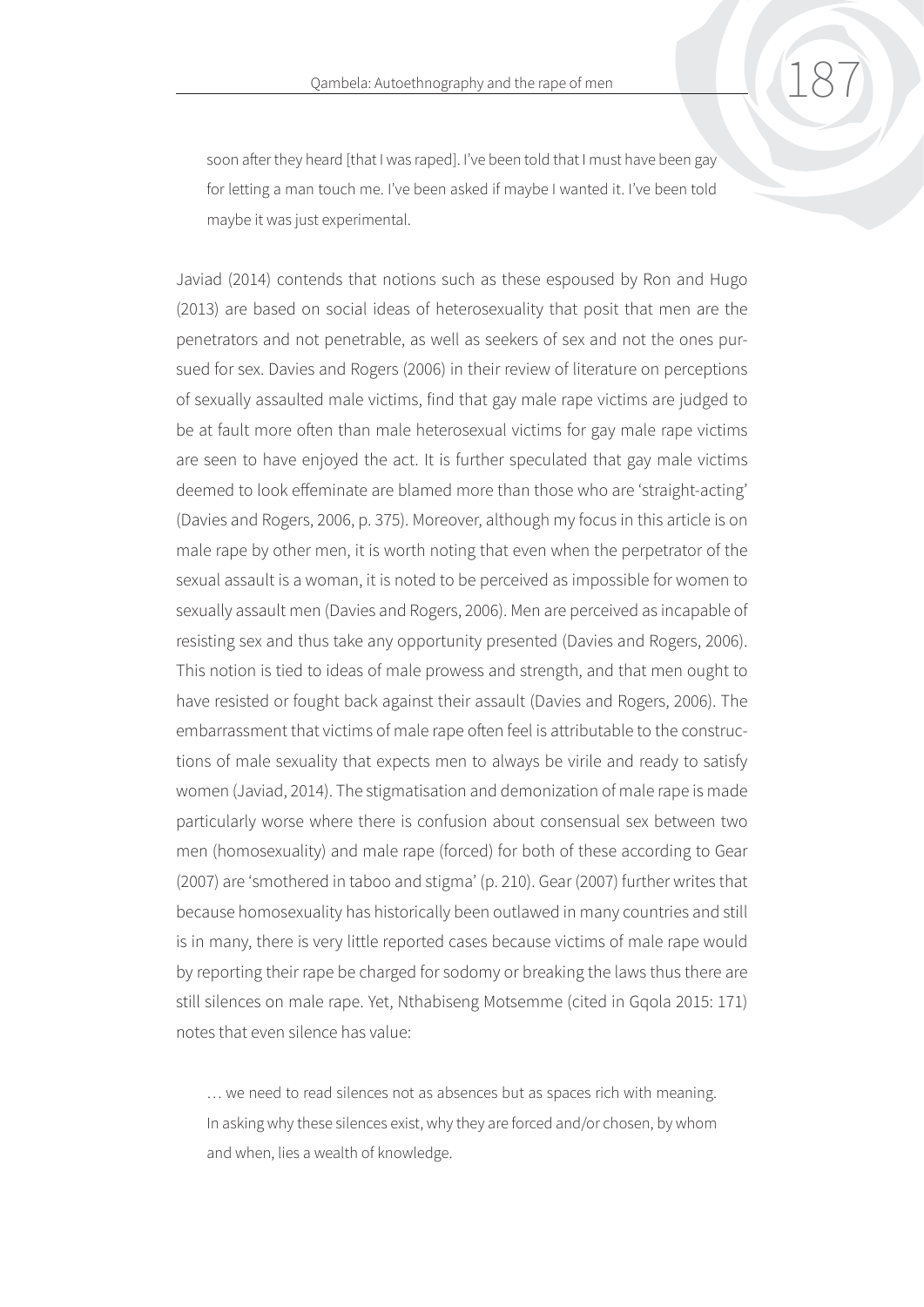188 GJSS Vol. 12, Issue 3

A noted limitation of much of the existent literature on the sexual victimisation of men is that much of it sampled student populations, but as Davies and Rogers argue, this does not mean that findings, even from narrow samples do not have generalizable implications for the wider general population. This is a lesson we have had to learn in April 2016 in South Africa with the #RUReferenceList and following protests and responses. The #RUReferenceList was a list of reported sexual assault perpetrators at 'the university currently known as Rhodes<sup>1</sup>' University, eRhini in South Africa that was released anonymously online. The list was first released through a university confessions page on Facebook, which spread through other social networks such as Twitter via screenshots taken by observers. Following the list, a number of women led protests against rape culture at the university and at other campuses in South Africa more broadly took place. The list and following protests as Dlakavu (2016) writes, served to provide a social cost to rape, and part of efforts to bring an end 'a social system that still wants to let sexual assault be swept under the carpet.' This was an incredible moment not only on the university campus, but also nationally. A key limitation of the events was that the conversation was still centred primarily on women survivors, and rightly so in that context of the list, but this does not mean that men are not affected by sexual assault on university campuses. Turchik (2012) has shown that among British college students, 51.2% of the college men reported having experiencing sexual victimisation at least once since the age of 16. This supports earlier research by Holmes and Slap (1998) showing that adolescent boys are at highest risk of sexual victimisation. Troublingly, Holmes and Slap (1998) further observed that the boys most at risk came from low socio-economic backgrounds, were non-white and were not residing with their fathers. The authors, at the time, noted that the sexual abuse of boys still remained underreported and under recognised. It is the meaning and uncovered wealth of knowledge in the silence on male rape that I want to focus on next. I will first provide a brief introduction into autoethnography and thereafter proceed to share my narrative followed by a discussion.

# Autoethnography

There have been increasing calls in the past years for new ways to document and express experiences (Gibson, 2013; Giordano, 2014; Roberts-Smith, 2012; Tomaseli, 2013). Autoethnography is an unexplored method and form of writing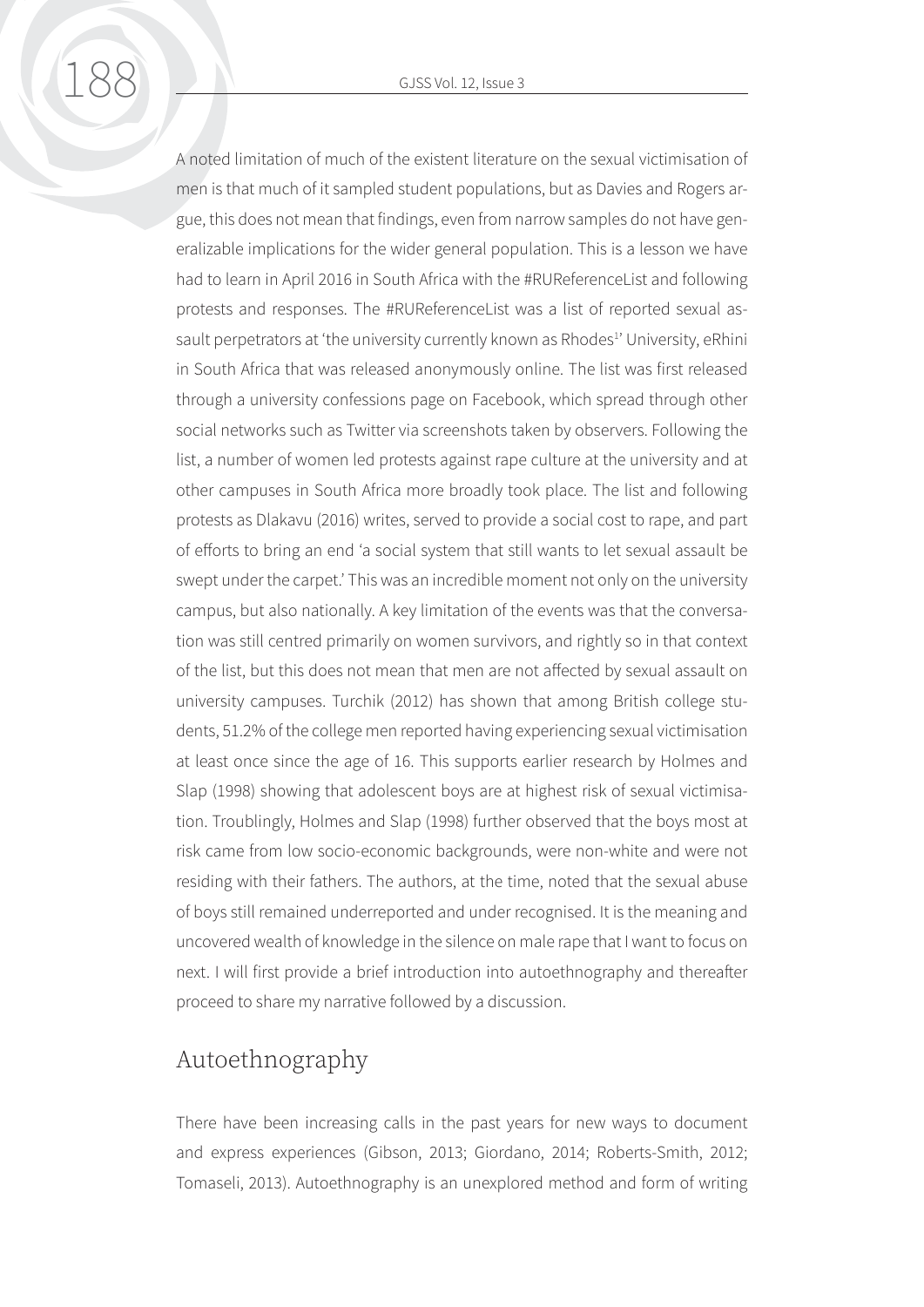noted to make for uncomfortable reading (Blinne, 2012; Denshire, 2014). Part of what makes the autoethnographic account different is that it breaks down the barriers or disjuncture between the self-other dichotomy by placing the researcher as the central locus of study (Anderson, 2012; Denshire, 2014; Ellis and Bochner, 2000). In autoethnography, the subjective experiences of the researcher are seen as important and the researcher is encouraged to make meaning of experiences alongside the persons who are the object of the study as they make meaning in their complex and varied lives (Siddique, 2011).

In autoethnography, personal experience through research is used in order to make sense of larger cultural experiences – combining autobiography and ethnography. As a qualitative research method, 'autoethnography is both process and product' (Ellis, Adams and Bochner, 2011). Autoethnography allows the researcher to ground personal experience and what Ellis, Adams and Bochner (2011) term 'experiences shrouded in silences.' Autoethnography recognises that although the writer does not live through experiences for the sake of documenting through research, the hindsight from reflexive accounts can provide "epiphanies" about remembered moments that have had a significant impact of the trajectory of one's life. What stretches autoethnography further than personal reflection, is that social science publishing conventions require that the recollections be accompanied by an analysis of the experience(s) (Ellis, Adams and Bochner, 2011). One way in which an autoethnographer can achieve analysis, is through contrasting existing literature against the personal experience one has had (Ellis, Adams and Bochner, 2011). This is especially important for one of the critiques of autoethnography is that it is narcissistic and cannot be generalised into larger populations. Philaretou and Allen (2006, p. 73) write:

Since autoethnographies are usually on sensitive topics and produced by a very elite sample of college professors and other intellectuals, whose educational background and academic training necessarily and in unknown ways influences the reconstruction of their lived experiences, they will always have the limitation of being nonrepresentative of the general population. For this reason, mixing and matching various research methodologies – for example, utilising both mainstream qualitative and quantitative methods in conjunction with autoethnographic accounts – can help strengthen research findings as each method provides its unique contribution.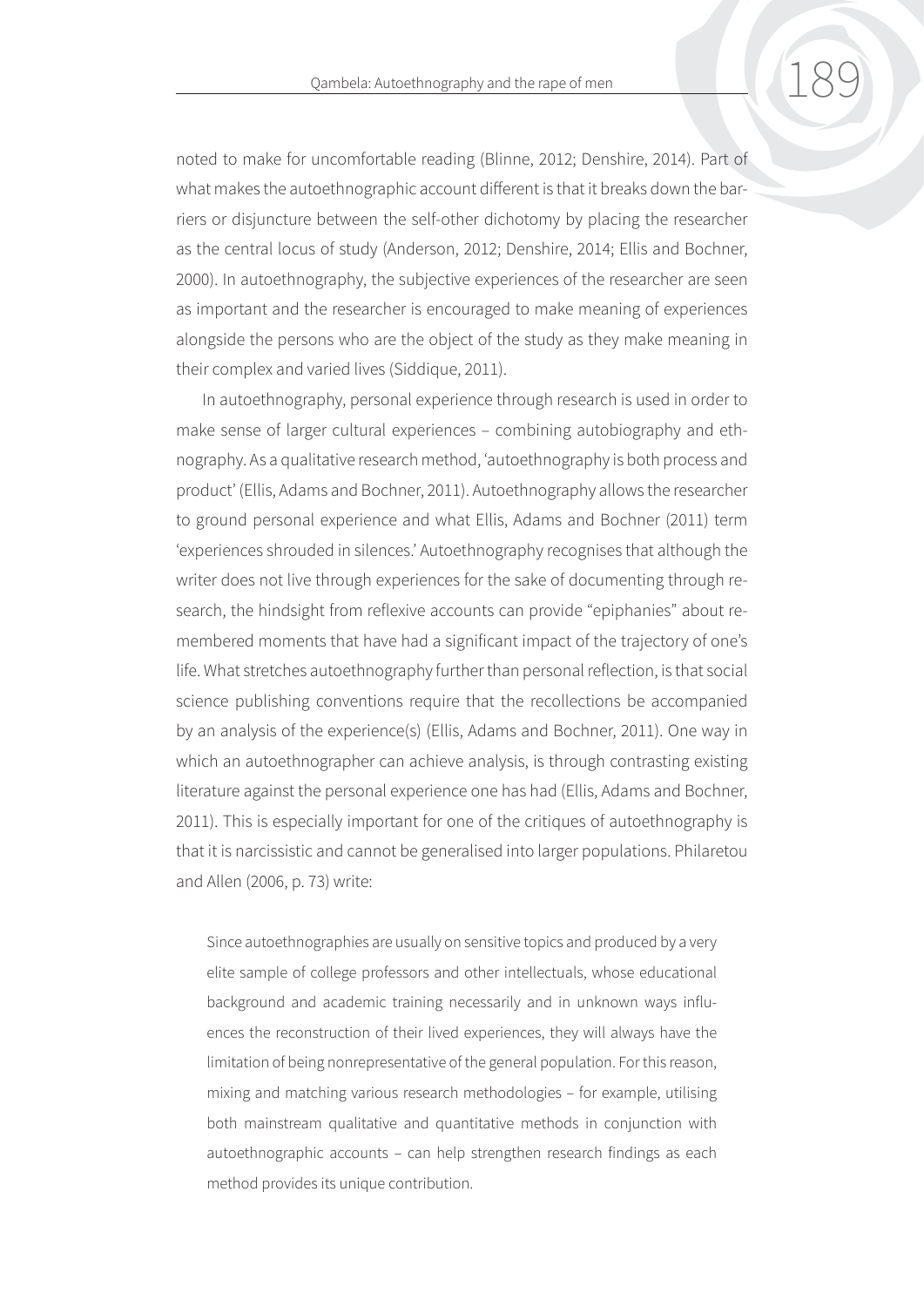Reflecting on the process of writing the autobiographies of her childhood, hooks (1999) shares that the yearning to share one's story is at the intersection on the one hand of wanting to recover the past, and yet on the other hand experience both reunion and release from the process of writing. hooks (1999) shares that in sharing aspects from the past even as those experiences might not be part of present day life, one can look at how that 'living memory' (p. 84) is not a singular and isolated even but forms part of a continuum. Scott (2014) maintains autoethnographic writing allows for the examination of individual complexities along with singularities on various aspects of social reality. As Mkhize (2005) has theorised, the lived personal experiences of individuals are not isolated, but is deeply entrenched in the larger social contexts together with the limitations that frame them. Gilbourne, Jones and Jordon (2014) posit that autoethnography is particularly useful in accounts of circumstances that are particularly traumatic and challenging. This is further affirmed by Run (2012) who shows the usefulness of autoethnography in understanding postcolonial contexts, as the method allows one to unpack the personal narratives while being able to frame it in larger collective experiences of 'other' people. In this way, autoethnograophy places high value on story sharing as a deeply pedagogical practice that is not separated from the making of meaning in social phenomena (Reitan, 2015).

Various authors have used autoethnographic writing in diverse ways. Rickard (2014) used autoethnography to make sense of her experiences as a teacher and self-identifying lesbian at a school in Ireland in the 1990s. Rickard (2014) looked at the ways in which hegemonic narratives silence non-conforming ideas and identities by using her experiences to explore ways in which heteronormativity can be challenged and an environment accommodating of everyone created. Trivelli (2014) uses autoethnography to make sense of personal experiences with selfmedication while suffering from clinical depression, unpacking the ways in which various factors including the discursive, the human, the non-human and the personal and the political come together in the economy of the pharmaceuticals. Cohen (2012) on the other hand utilised autoethnography to make sense of floods in Bangkok in 2011 to excavate larger implications of the experience in relation to community responses.

Despite the growing literature and application of autoethnography in various contexts including erotica [Ott, 2007; Ott, 2007a] there is still scant literature using autoethnographic methods to make sense of sexual trauma and sexual assault,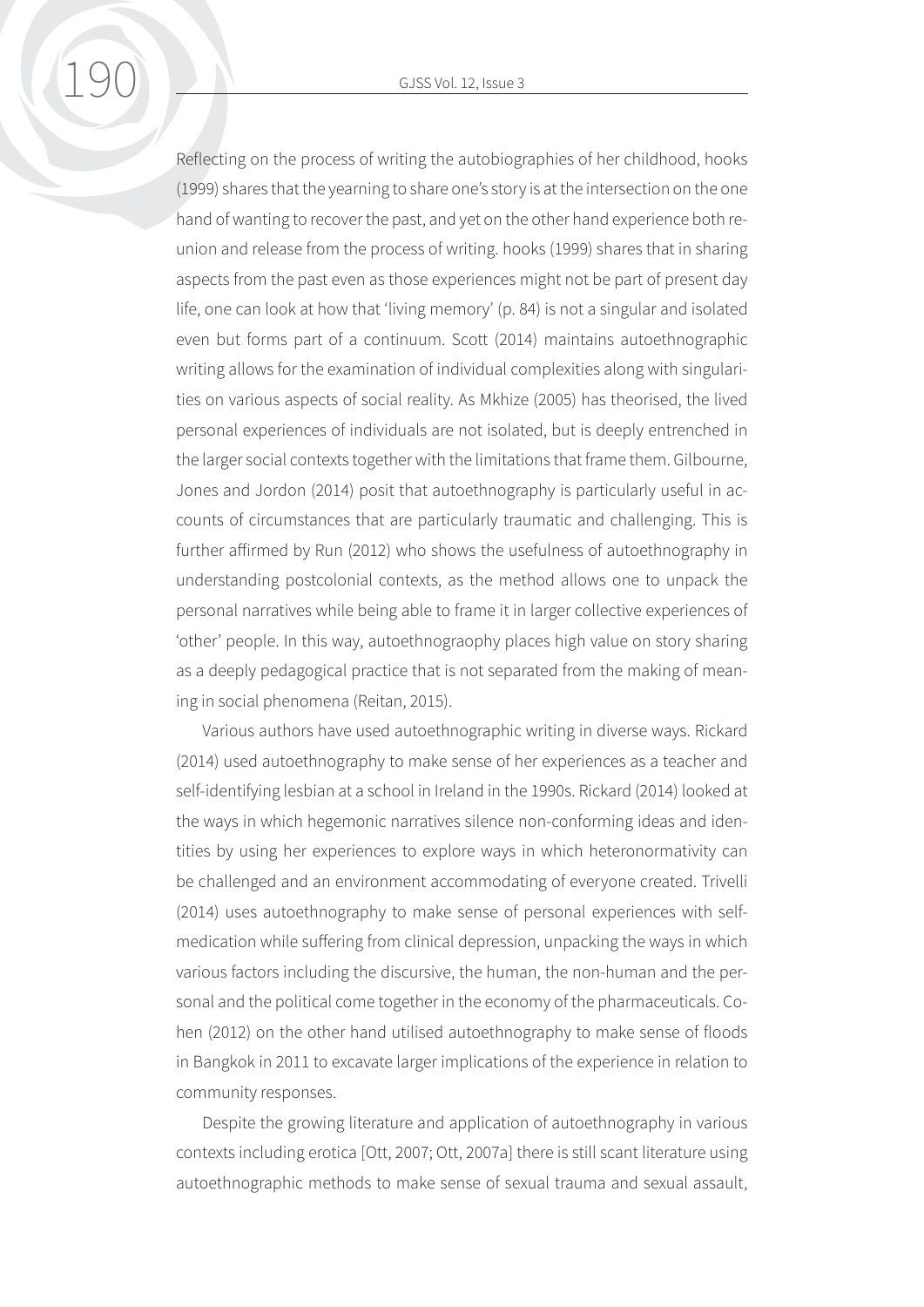particularly with men. Philaretou and Allen (2006) make the case that autoethnography is best suited for studying sensitive topics including consumption of pornography on the internet, addiction to sex as well as various forms of sex work. In addition to the benefits of validity and reliability, autoethnography also provides much therapeutic benefits particularly for people seen as *Other* while contributing to the enhancement of social scientific knowledge (Philaretou and Allen, 2006)

Beyond Ron and Hugo (2013), there are virtually no other scholarly narratives in South African literature that contribute to understanding and the unpacking the rape and sexual assault of men through autoethnographic method. Moreover, the existing narratives are almost all exclusively focused on middle class white men, and very little on non-white persons. Black feminist scholars have gone some way to show that one's race, class, sexuality, gender amongst many other factors play an important role in how one experiences oppression (Collins 2000), and that all these factors intersect along race and gender (Crenshaw 1993). Crenshaw (1993, p. 1277) for instance in her work looking at the interaction between gender and race in context of violence against women of colour notes that:

… Black women who are raped are racially discriminated against because their rapists, whether Black or white, are less likely to be charged with rape, and when charged are less likely to receive significant jail time than the rapists of white women.

Connell and Messerschmidt (2005) has argued that autobiographical and life history methods are critical and characteristic in work on men, for such methods allow for the centering of individual subjects. In writing my narrative below, I therefore attempt to locate myself in this tradition of reflexive autoethnographical writing to locate my experience in larger processes that in the words of Collins-Buthelezi and Higginbotham (2015) refer to as 'the ordering of sexual lives in Africa' (p. xiii).

# "Why do you seem like isitabane nje [a gay]? … I will rape you"

I was born in 1988, in Lady Frere in a village called Bangindlala in the Eastern Cape province of South Africa. The province is most famous for being the birthplace of two former presidents in post-apartheid South Africa, these being Thabo Mbeki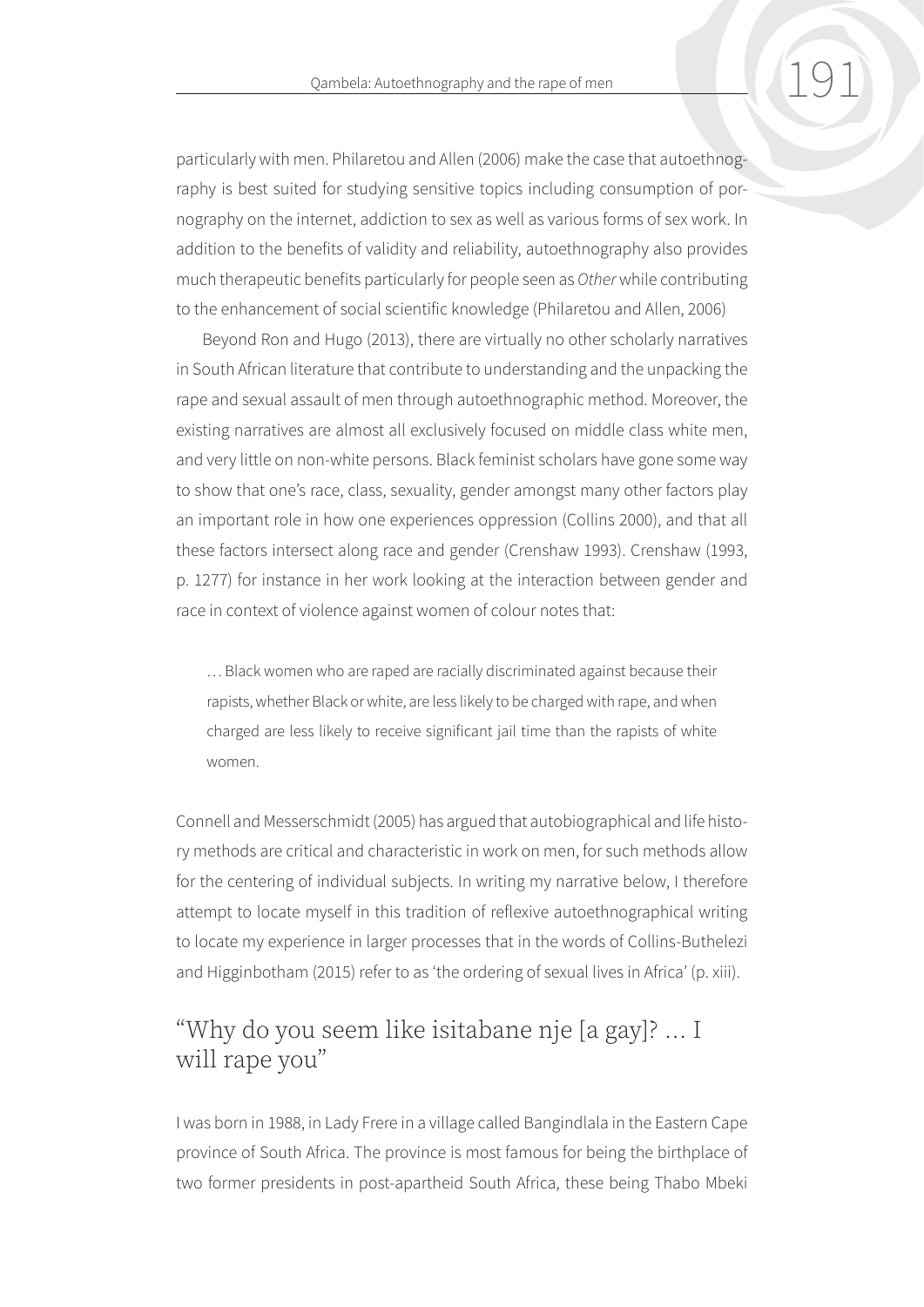and Nelson Mandela. Yet, the area that I grew up in was for all intents and purposes pretty isolated from the rest of the country, the metropolitan areas and the cities. Earliest memories include making mud structures, swimming in the river and herding livestock in the early years. I started school ("Sub A") when I was four years old, which I would later learn was unusually young. Although my parents were married and still are, growing up it was mostly my mother and I in the house. My siblings (older brother and sister) were in boarding school already, and my father worked in the mines. My father formed a part of the well-documented migrant labour system arising from the colonial and apartheid history of South Africa where men had to leave the homestead to work up North in the mines. My father was one of the men who went to the mines, sent home remittances and came home once or twice at most in any year.

When I was in Standard three (Grade five), my mother made a decision to find me a school in nearby Queenstown. This town had much better resourced schools in the areas that were predominantly designated 'for whites only' under apartheid. At this time in the late 1990's and early 2000's many of the South African schools were increasingly opening up to black students. I was a part of this move from rural schools and into urban schools in efforts to garner a better education. Most rural schools, were, and are still incredibly under resourced. It was also at this point that for the first time I learned to speak, read and write English as my home language is isiXhosa. It was also the first time that I was in a school where there was a diversity of racial groups, at least amongst the teachers. I lived in a boarding school with other predominantly black boys and girls, many of whom came from similar settings to mine and sometimes-surrounding villages to mine.

In 2000, I changed schools again and moved to a school in a metropolitan area. The school was in Port Elizabeth. In my time at the school, I had an opportunity join a prestigious boys' choir associated with an Anglican church close to my school as one of my extra-curricular activities. I lived in one of the peri-urban centres and walked to town where my school was. I also had choir practice in town, as the church was in town. Choir practice took place several times a week if I recall correctly, on Thursday, Saturday mornings and one last rehearsal on Sunday morning before church service. At this point I was living with my older sister who was in her early twenties and we did not have a car or our own transportation. We either had to walk or use public transportation for a long time. It was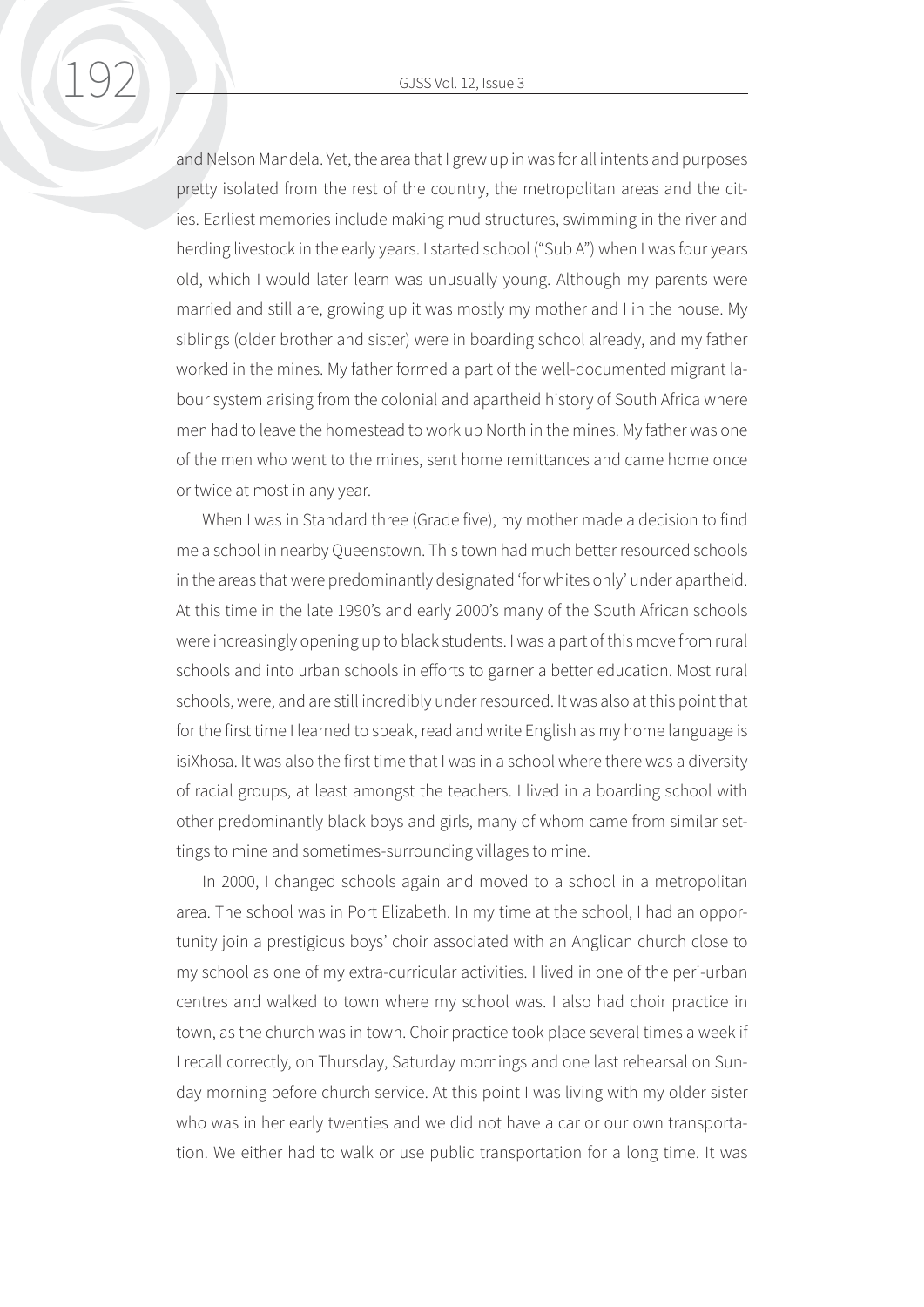about a 10–20-minute walk to town and back to the flat we rented, depending on the pace.

There was an incident one time. Usually once every end of the month we would get a little stipend in church as a gratitude to our services. It was not a lot, about twenty to thirty South African Rands (about two dollars), and about five hundred Rands (twice a year or every six months). The choir was predominantly white, and my black choir mates were one of the first intake of black students. Many of the fellow black students came from the townships and peri-urban centres with only one of my black choir mate living in the suburbs. On getting our stipends at the end of the month, usually me, and my black choir mates would hang out in town rewarding ourselves with ice cream, playing computer games and so on. It was amazing what one could do with twenty Rands back then.

On this particular day it was a similar situation. We finished choir practice around 11:30am and my friends and I went to town, played and hanged out. It became time for us all to disperse and we said goodbyes and went separate ways around 15:00 that day. Many shops in town are closed around this time on Saturdays and the town was quite still and quiet. Upon separating from my peers, I started making my way up the steep hill going home. I remember feeling so happy this day. I guess to my 12/13 year old self it felt like 'pay day' – a day to reap the fruit of hard work. On my way home I remember playing in the fields, waving hands all around, picking up stones and so many other things. As part of the walk home on this particular route, I passed through a park, with a very long staircase that had metal support in the middle of the staircase to hang to. It was dead quiet, but it was not unusual for a Saturday in that particular area. When I was about halfway through I remember three guys coming towards me from the top, and I do not know what it was about them but my heart immediately knew I was in danger. It could have been the force and very fast pace at which they were walking but I remember feeling scared, with no place to run and frankly too scared to run.

They arrived and as I suspected, they asked me for money and at this point I barely had any having just spent it with friends entertaining ourselves. They started to surround me and started to touch and feel me all over my body. They were looking for a cellular phone, and I did not have one. They kept asking for one, and I said I do not have one. In the process of searching me, out of the three there was one man that was particularly aggressive. In this process he made a number of ut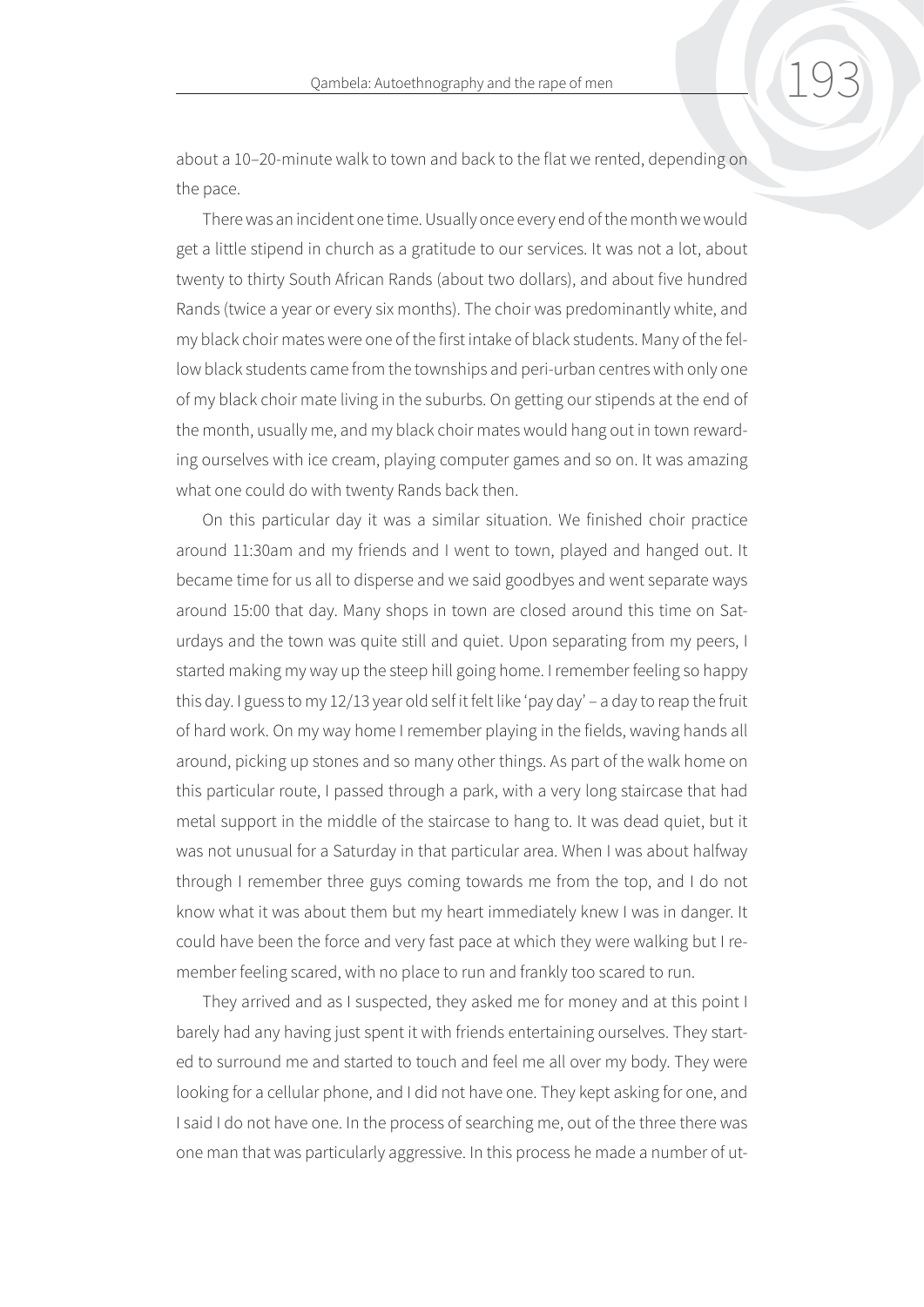194 GJSS Vol. 12, Issue 3

terances I do not now remember verbatim, but I remember they were around how 'uthetha njenge moffie' (loosely: 'you speak like a faggot'). His mumbling centred around my voice and how I spoke either like a 'moffie', and 'intombi' (a girl). After they were done searching me, and satisfied that I really did not have a phone or valuables, they started to walk away. Then as my heart was relaxing and I was proceeding to continue walking one stopped, he looked back and uttered: "kutheni ingathi usisitabane nje? Ndakuzeka mna" (loosely meaning: why do you seem like a gay, I will rape/fuck you). For a while it looked like he was going to come back, but two of the other men that he was with continued to walk, and I did not respond. I continued to walk home. I never told anybody at home. But this would be my first introduction to the threat of rape, as a boy, deemed at the time feminine and gay at the time. While it did not reach a point where it happened to me in this one particular incident, I have always known it happens, and it could happen to me. This was a trend that continued throughout most of my late primary school and high school life. I was severely bullied in high school, and often when I spoke back some of my male classmates would retort "ndakuzeka mna" (I will rape/fuck you). I learned very early on that a penis in this instance was a tool for disciplining me for not only speaking back, but for not fitting the predominant mould and vision they say in what made a boy / a man.

#### Discussion

The reason why I did not share this incident or threat, and did not even think to report it to the police when I think about it in retrospect lies with the shame I felt. I felt if I shared it at home then they would ask questions about my sexuality and I did not know how I would answer if they did. Associated with this is then is the added risk of rejection and violation from a very homophobic society and the threat of destabilising the relative peace I was able to have at home. Sharing the incident would have meant a further risk of victimisation should my family not have liked the idea of me being 'gay'. This is why Couturier (2012) notes many men are scared to report sexual assault, for there is persisting stigma against homosexuality. Couturier (2012) continues that heteronormativity means that homophobia ends up intensified to the extent that male victims of rape are not only made invisible, but also that should they share, they are also concurrently persecuted for being 'gay' (p. 8).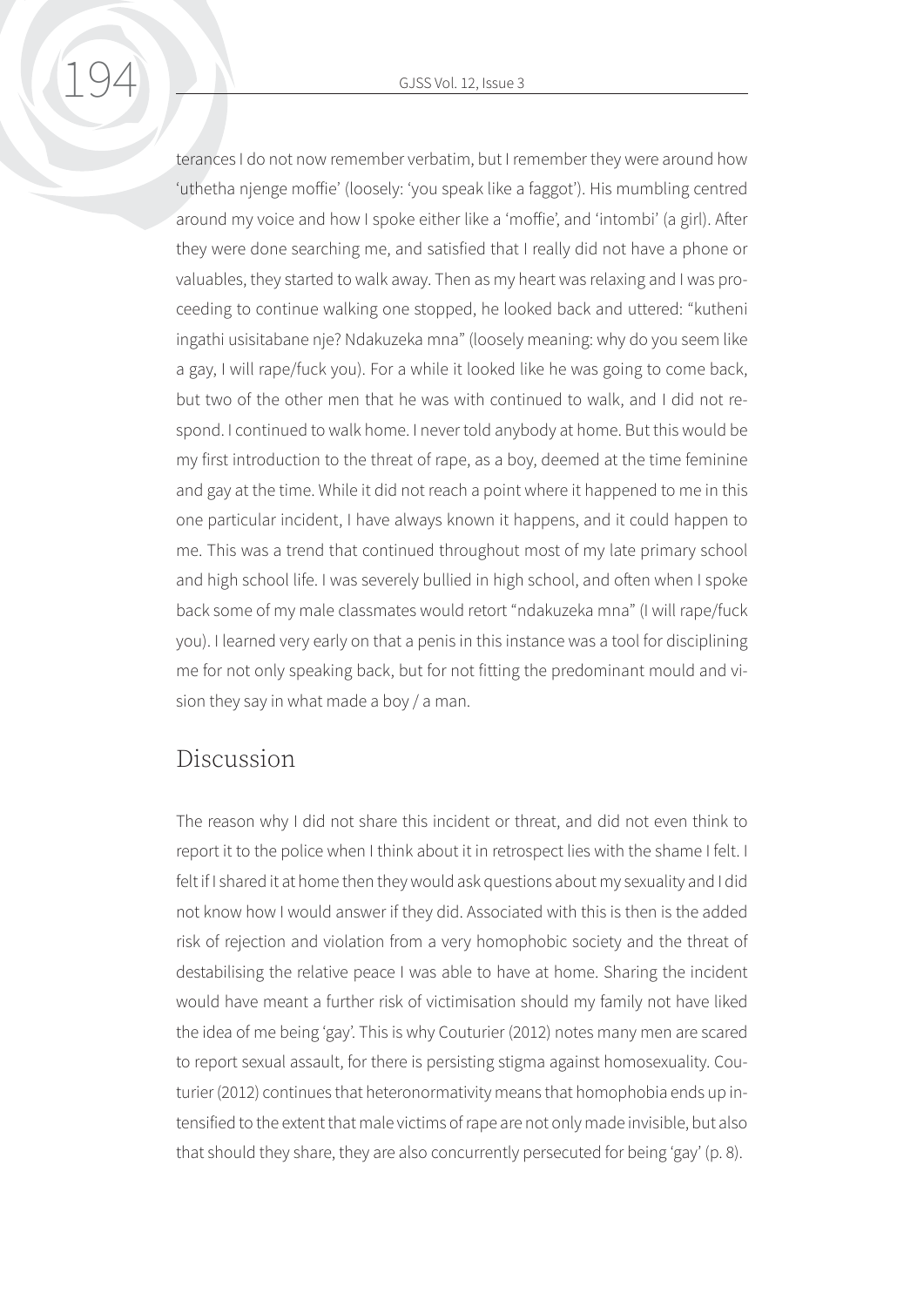In South Africa we have the violent hate crime called corrective/curative rape, occurring primarily against black lesbian women (Anguita, 2012; Hunter-Gault, 2012). Corrective/curative rape is the distorted act of sexual violence where men rape and target primarily lesbian women in order to "cure" or change the women into heterosexuality through rape (Saunders, 2012). Lesbian women, particularly if they are butch, as Swarr (2012) has observed are targeted for such sexual violence because they deviate from compulsory heterosexuality and are seen to be a threat to heterosexuality and normative sexual norms. Moreover, it not just the way in which lesbian women threaten the heteronormative order that makes them particularly vulnerable, but also the economically marginal position black lesbian women occupy in South African society. Scholars have therefore called for a queer politik that takes seriously into account the ways gender, class, sexual orientation, abilities and religious expression amongst others intersect with homophobia (Mc-Glotten and Davis 2012). What is often ignored is that gay men and transgender men are also in South Africa raped primarily because of their sexuality and gender identity.

In the past years there have been greater calls to bring the challenges transgender men face (including rape) to the fore (Currier 2015), and yet these are still barely sufficient. Matebeni (2012) documents for example, how transgender men experience abuse not only from wider society, but also within lesbian circles where the experiences of transgender men are excluded. Louw (2014) reports that most 'men, thanks to social stigmas, are ashamed to report sexual hate crimes – but they are almost as common as they are against lesbians'. Making sense of male rape however seems a little more complicated although Louw (2014) notes that 'the dynamics are different when people born [biologically] male are attacked, but one thing remains constant: the violent action of supposedly "teaching" those who deviate from society's patriarchal norm a lesson.' So, when the guy makes the linkage to me appearing like a 'gay', and when he made the assertion that he would rape me, he was asserting something being wrong with me, and the rape would be a punitive to bring me into his idealised ideas about how a boy/man is supposed to be. To him, there was something wrong with me that needed violent correction and this at the time confused and terrified me greatly. I felt confused, embarrassed but also exposed and vulnerable.

The history of 'correcting' non-heterosexual identities in South Africa is not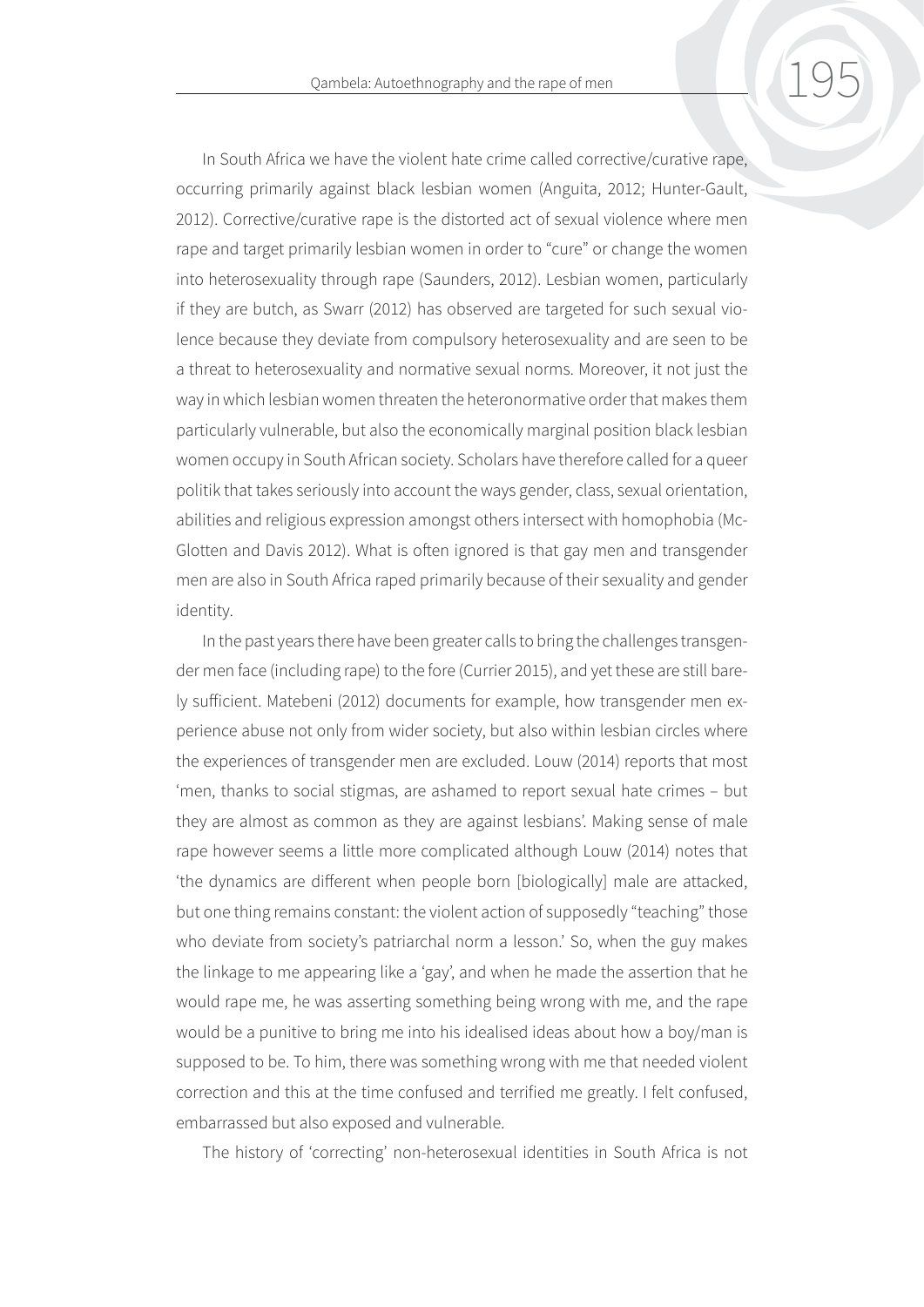just restricted to sexual violence. In the apartheid era there were many "corrective measures" designed to "cure" homosexuals in the country. McGreal (2000) reports that thousands of gays were put through electronic therapy, hormone treatments as well as chemical castration in the 1970's and the 1980's in the period where national service was obligatory for white men, and homosexuality was deemed to a crime. Kaplan (2004, p. 1416) continues that:

The rationale for giving homosexuals reassignment surgery, in complete ignorance of the scientific literature on transsexualism, can only be described as repulsive. It was based on simplistic belief that male homosexuals were sissies, female homosexuals were tomboys, and surgery would end their preference for the same-sex by allowing them to fulfil their projected role in the opposite sex. The only conclusion that can be reached is that the psychiatrists involved were not only woefully and balefully ignorant but functioned as an extension of the military ethos.

Although South Africa in the post-apartheid era has made a lot of headway in the inclusion of sexual and gender minorities, particularly as one of the few countries in the world where "gay marriage" is legal is often perceived to be a safe haven. Yet in this section, and through my own narrative, I have shown that this is not so. There are still prevailing norms in society, specifically in this context, on how one is supposed to perform masculinity and failure to adhere still is subject to "correction" and social sanctions that can, and does include sexual assault and rape. This is why it important to look beyond just the legalisation of "gay marriage", as Scott (2013) has cautioned, but into the social processes that allow some people to live out their identities fully, while others are punished and not acknowledged.

## Conclusion

In this paper, I have argued that the rape of primary gay and transgender men in South Africa is used as a stopping device to discipline and punish men who do not conform to valued and idealised ideas of normative manhood and masculinity. The title of this paper is taken from Louw's (2014) report. In the report, which tells the story of a transgender man who was sexually and violently assaulted by other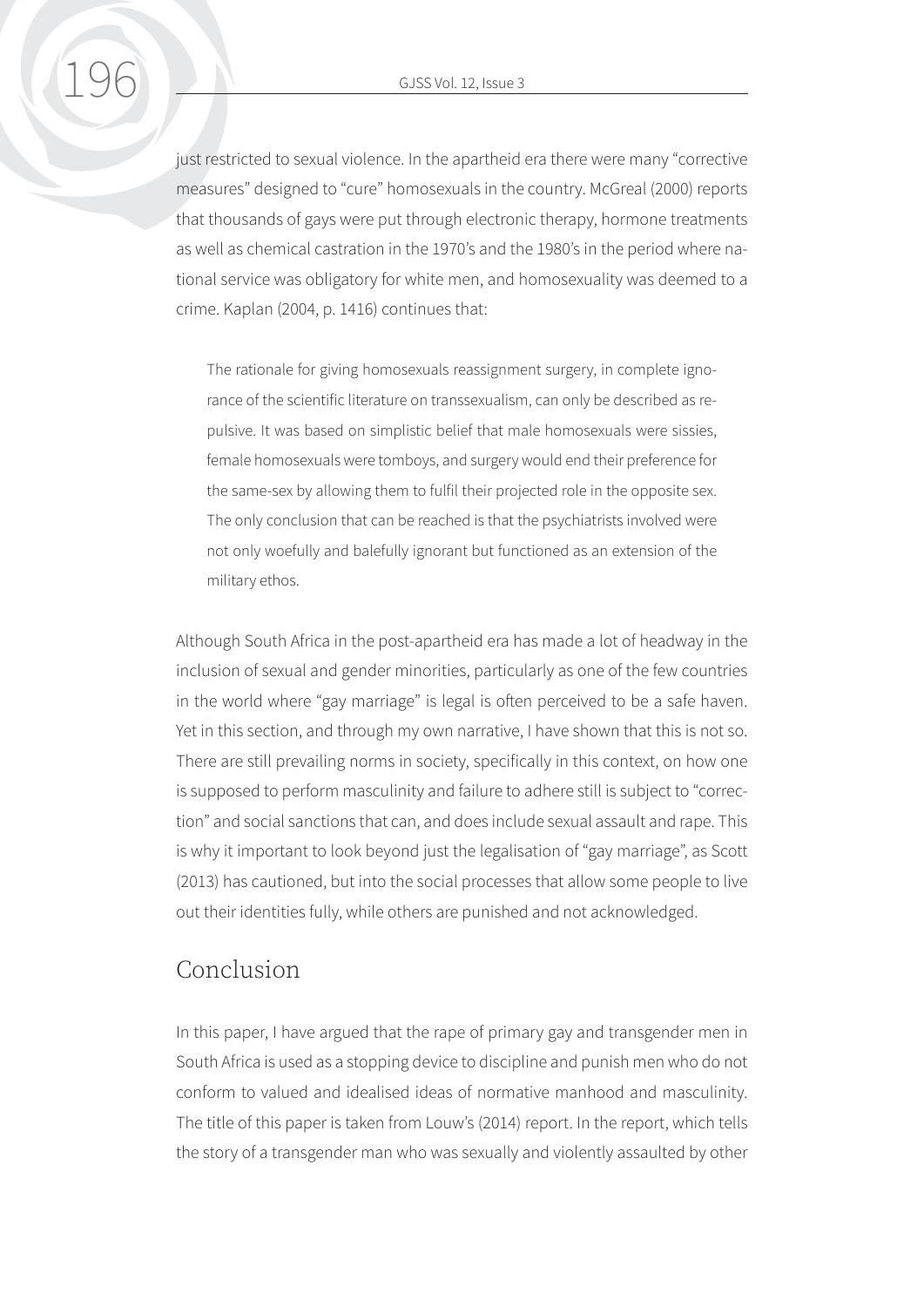men, the informant shares that a group of three men ambushed his apartment. The informant continues, "they thought I was a woman, and when they found out that I was a man, that's when they became even more violent", shares (Louw 2014). In this paper, I argued that such incidence is not coincidental, but rather forms part of the violence and aggression levelled against men who do not meet the social requirements of being a 'man'.

My opening quote by Couturier (2012: 1) reminds us that such violences are direct struggles for the supremacy of certain sexual identities, over others. And as hooks (2004) remarked, men who are seen to be soft, are subject to attack. I argued that ignoring men who are also harmed and exist outside hegemonic masculinities harms and does a lot of damage. It is important that we also look at the ways in which men harm other men particularly when it comes to sexual assault. It is important that we go beyond scandalised narratives of war, conflict societies and prisons and look critically into everyday practices of sexual violence and assault by men, against other men.

I have argued here, because of the sensitivities around the sexual assault of men by other men and the difficulties in people sharing individual narratives, the methodology of autoethnography has much usefulness in helping us make sense of individual experiences and how they relate to larger collective challenges, particularly around sexual trauma and sexual assault.

I did a lot of thinking in the process of writing this narrative, and faced a lot of doubts internally – 'do I really want to share this?', 'Have I shared too much?', 'What will people think when they read?', 'What goes up on the internet stays forever', 'Is my story worth a whole article?', 'Am I being self-indulgent?' and many other thoughts as I reflected on this experience. I found the works of bell hooks (1999), and how she has used autobiography 'not to forget the past but to break its hold' (p. 80) extremely useful both as a researching writer, and as form of personal enrichment encouraging the worthiness of my truth being told. In a public talk in late 2015 at the university currently known as Rhodes, South African sociologist, Babalwa Magoqwana talked about becoming 'abantu abapheleleyo', becoming whole human beings. In writing this narrative, my hope is not only that it will contribute to knowledge on understanding of masculinities and sexual violence against men, but as Magoqwana shared, that it will contribute to knowledge that can help men find wholeness outside violence, misogyny and homophobia.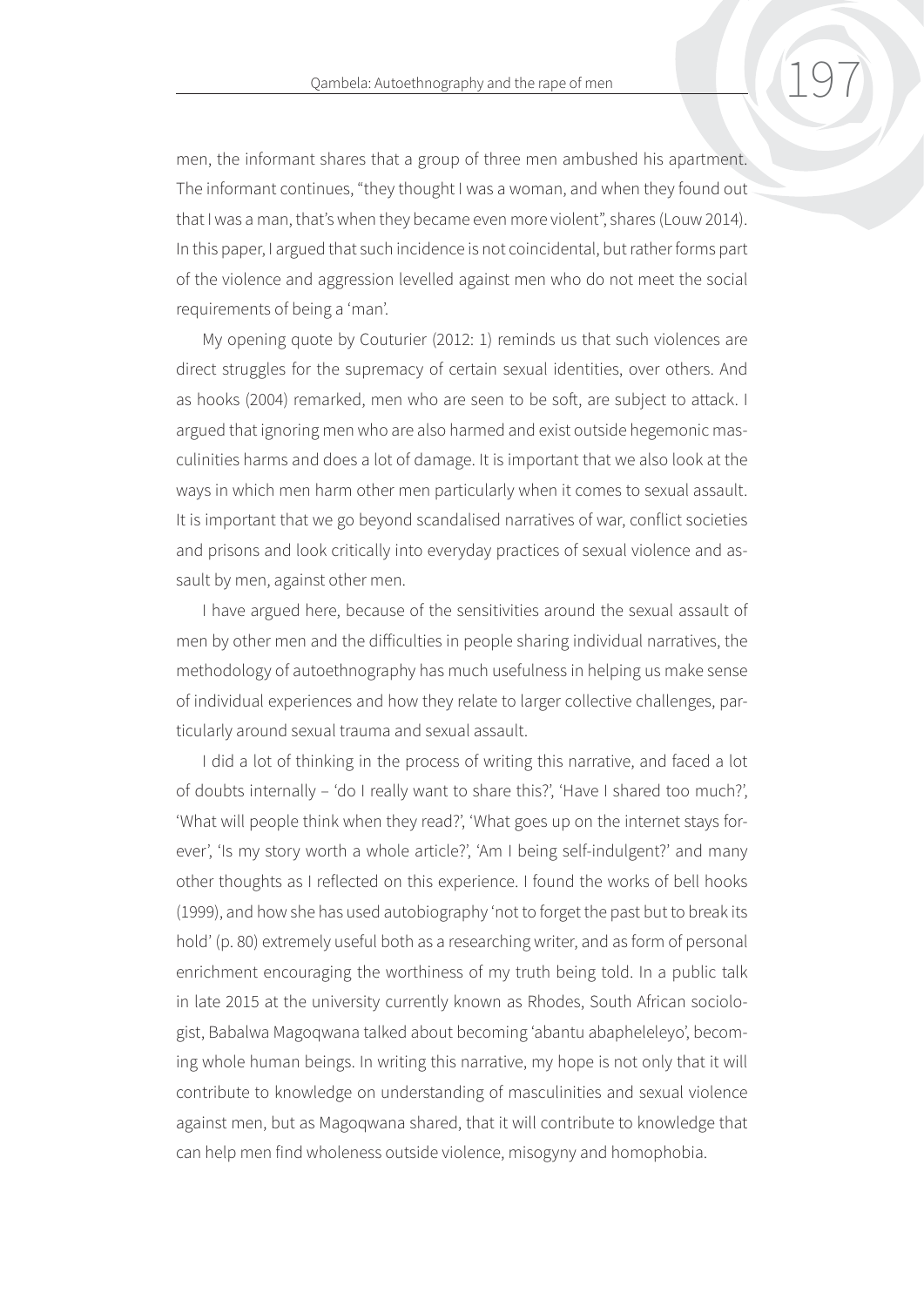Yet, I also am reflective of that I am able to share my narrative because of various privileges that I have in society (including higher education, access to research resources, amongst others), and this in the context of South Africa is not available to many young boys and men who occupy marginal positions because of their chosen genders and sexualities. There have also been other efforts though the Inkanyiso<sup>2</sup> Project started by Zanele Muholi and others to give platform to primarily transgender and lesbian women who would generally not have the opportunity, to write their own narratives, and publish them on the site, I recognise that the glass is still half-full.

Writing this autoethnography, as cliché as it may sound, has been cathartic for me – and allowed me to tell the story, in my own words, interpretation and terms. It also most importantly showed me, that I was ready to be present, and that I am not defined, and refuse to be defined by what happened – and this recognition *indenza ndizive ndiphelele*, to feel whole.

#### Endnotes

- <sup>1</sup> 'Rhodes University' in Rhini, in the Eastern Cape province of South Africa is currently known as 'the university currently known as Rhodes' (UCKAR) reflecting ongoing conversations about changing the name of the university, from 'Rhodes' which glorifies Cecil John Rhodes, a well-documented mass murderer and colonialist, to a name more reflective of the values espoused in the constitution of South Africa including dignity.
- <http://www.inkanyiso.org>

### References

- Anderson, Jon. 2012. "Reflective Journals as a Tool for Auto-Ethnographic Learning: A Case Study of Student Experiences with Industrialised Sustainability." *Journal of Geography in Higher Education* 36(4): 613–623.
- Anguita, Luis A. 2012. "Tackling corrective rape in South Africa: the engagement between the LGBT CSOs and the NHRIs (CGE and SAHRC) and its role." *International Journal of Human Rights* 16(3): 489–516.

Blinne, Kristen C. 2012. "Auto(erotic)ethnography." *Sexualities* 15(8): 953–977.

Chapleau, Kristine M., Oswald, D.L., and Russell, B.L. 2008. "Male Rape Myths: The Role of Gender, Violence, and Sexism." *Journal of Interpersonal Violence* 23(5): 600–615.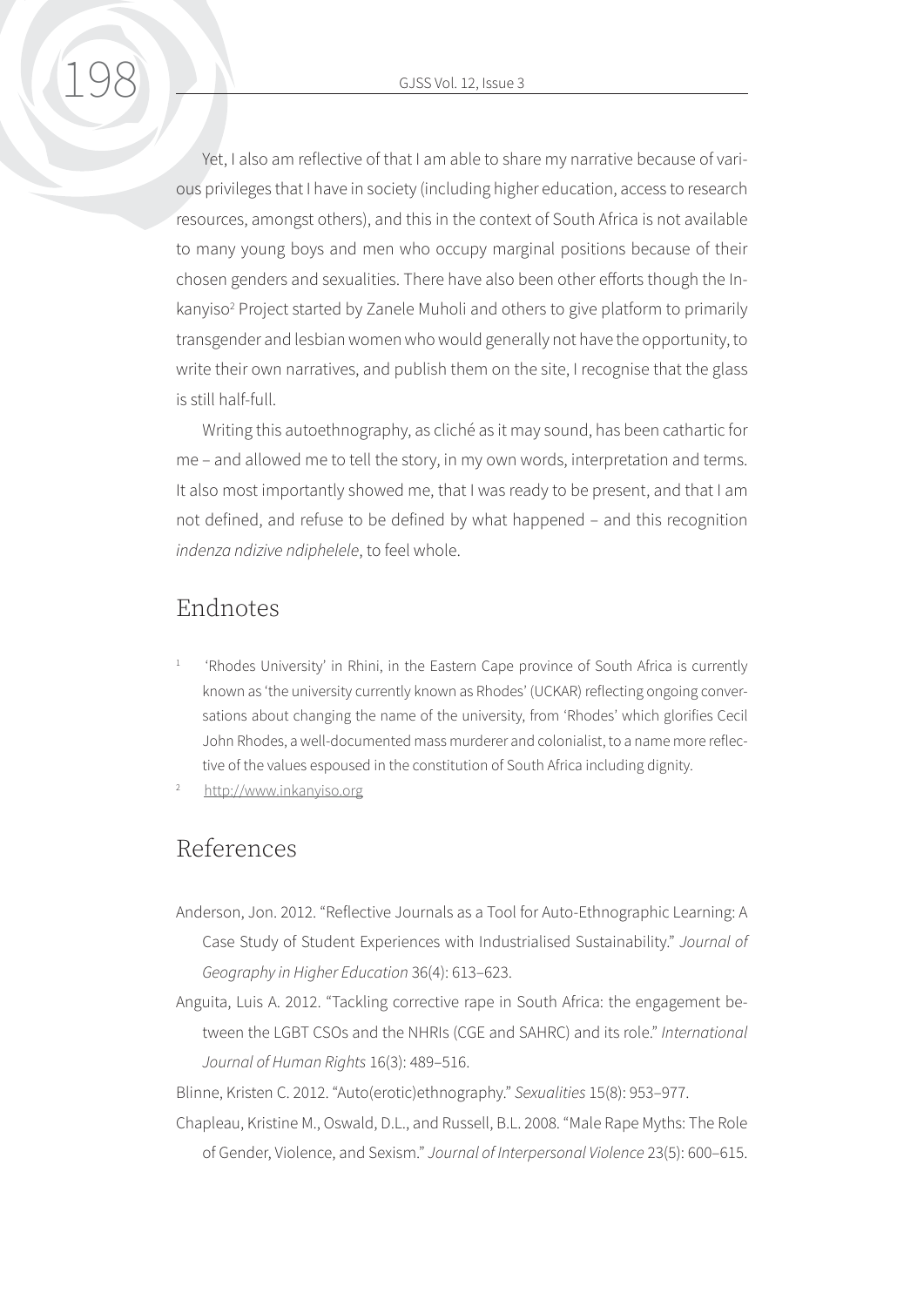- Claassens, Juliana L, and Gouws, Amanda. 2014. "From Esther to Kwezi." *International Journal of Public Theology* 8(4): 471–487.
- Cohen, Erik. 2012. "Flooded: An Auto-Ethnography of the 2011 Bangkok Flood." *Australian Journal of South East Asian Studies* 5(2): 316–334.
- Collins, Patricia H. 2000. *Black Feminist Thought: Knowledge, Consciousness, and the Politics of Empowerment*. New York: Psychology Press.
- Collins-Buthelezi, Victoria, and Higginbotham, Derrick. 2015. "Imagining Intersections: Sexuality, Gender, Law, and the Politics of Solidarities." In Higginbotham, D., and Collins-Buthelezi, V (eds). 2015. *Contested Intimacies: Sexuality, Gender and the Law in Africa*. Cape Town: Siba Ink.
- Connell, R.W. 2000. "Understanding men: gender sociology and the new international research on men." Clark lecture, Department of Sociology, University of Kansas, 19 September 2000.
- Connell, Raewyn W., and Messerschmidt, James W. 2005. "Hegemonic Masculinity: Rethinking the Concept." *Gender and Society* 19(6): 829–859.
- Couturier, Don. 2012. "The Rape of Men: Eschewing Myths of Sexual Violence in War." *On Politics* 6(2): 1–14.
- Crawley, Ashon T. 2012. "Can You Be Black and Work Here? Social Justice Activist Organising and Black Aurality." In McGlotten, Shaka, and Davis, Dana-Ain. 2012. *Black Genders and Sexualities*. England: Palgrave Macmillan.
- Crenshaw, Kimberle. 1993. "Mapping the Margins: Intersectionality, Identity Politics, and Violence Against Women of Color." *Stanford Law Review* 43: 1241–1299.
- Currier, Ashley. 2015. "Transgender Invisibility in Namibian and South African LGBT Organising." *Feminist Formations* 27(1): 91–117.
- Davies, Michelle, and Rogers, Paul. 2006. "Perceptions of male victims in depicted sexual assaults: A review of the literature." *Aggression and Violent Behaviour* 11: 367–377.
- Davis, Rebecca. 2015. "How rape became South Africa's enduring nightmare." *The Guardian* 29 September. Retrieved from: [http://www.theguardian.com/](http://www.theguardian.com/world/2015/sep/29/south-africa-rape-nightmare-crime-stats) [world/2015/sep/29/south-africa-rape-nightmare-crime-stats](http://www.theguardian.com/world/2015/sep/29/south-africa-rape-nightmare-crime-stats) (accessed 30 September 2015).

Denshire, Sally. 2014. "On auto-ethnography." *Current Sociology* 62(6): 831–850.

Dlakavu, Simamkele. 2016. "Why I support the Rhodes rape list." *City Press* 24 April. Available: [http://city-press.news24.com/Voices/why-i-support-the-rhodes-rape-](http://city-press.news24.com/Voices/why-i-support-the-rhodes-rape-list-20160424)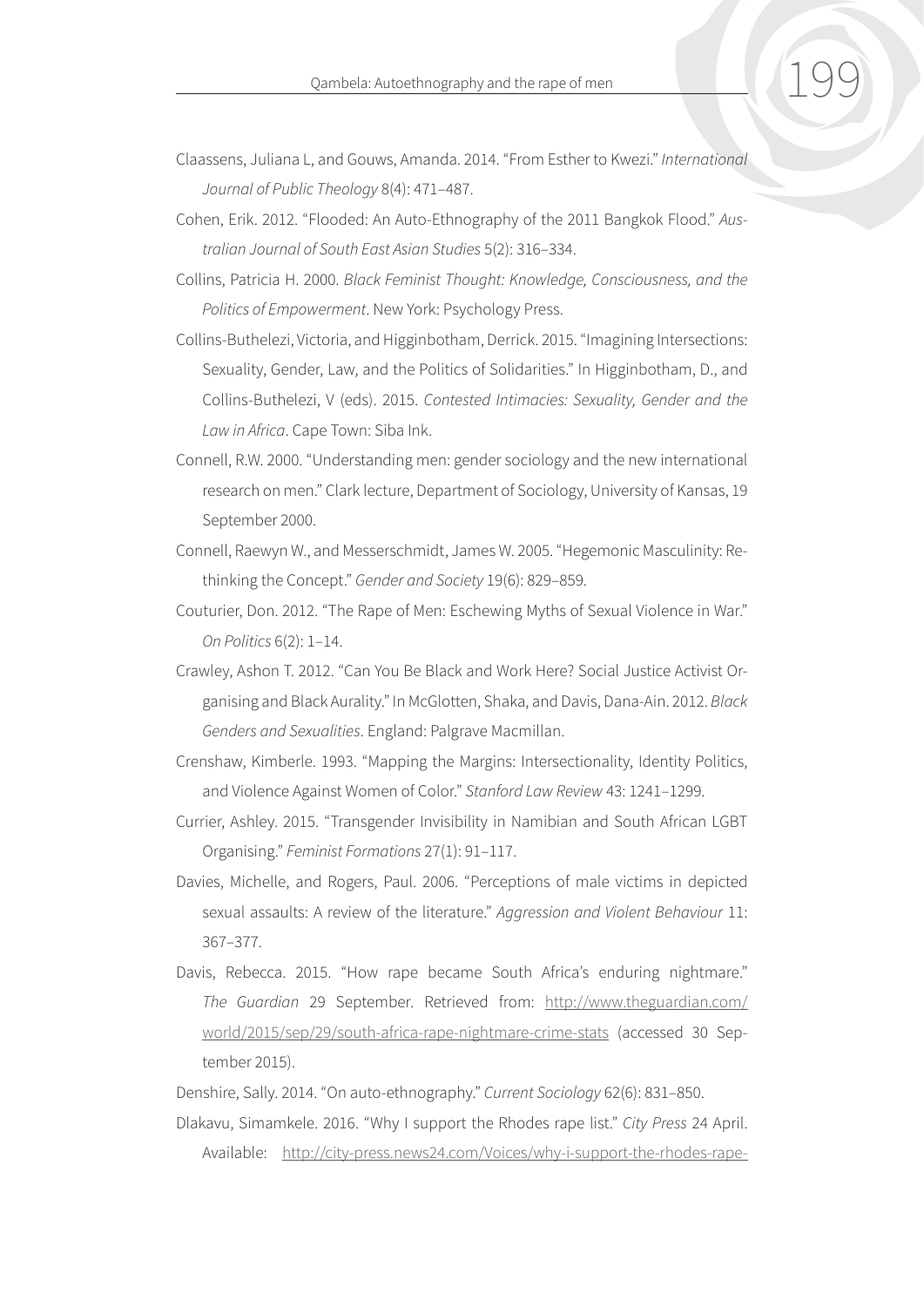[list-20160424](http://city-press.news24.com/Voices/why-i-support-the-rhodes-rape-list-20160424) (accessed: 30 May 2016).

- du Toit, Louise. 2014. "Shifting Meanings of Postconflict Sexual Violence in South Africa." *Signs: Journal of Women in Culture and Society* 40(1): 101–123.
- Ellis, Carolyn S., and Bochner, Arthur. 2000. "Autoethnography, Personal Narrative, Reflexivity: Researcher as Subject." In Denzin, N.K., Lincoln, Y.S (eds). *The Handbook of Qualitative Research*. University of South Florida: Sage.
- Ellis, Carolyn., Adams, Tony E, and Bochner, Arthur P. 2011. "Autoethonography: An Overview." *Social Research* 12(1).
- Francis, Dennis, and Msibi, Thabo. 2011. "Teaching About Heterosexism: Challenging Homophobia in South Africa." *Journal of LGBT Youth* 8(2): 157–173.
- French, Bryana H., Tilghman, Jasmine D., and Malebranche, Dominique A. 2015. "Sexual Coercion Context and Psychosocial Correlates Among Diverse Males." *Psychology of Men and Masculinity* 16(1): 42–53.
- Gardiner, Judith K. 2004. "Men, Masculinities and Feminist Theory." In Kimmel, S.M., Hearn, J., and Connell, R.W (eds). 2004. *Handbook of Studies on Men and Masculinities*. London: SAGE.
- Gear, Sasha. 2007. "Behind The Bars of Masculinity: Male Rape and Homophobia in and about South African Men's Prisons." *Sexualities* 10(2): 209–227.
- Gentry, Caron E. 2004. "Has Anything Changes: Sexual Violence in South Africa." Conference paper presented at International Studies Association. 2004 Annual Meeting, Montreal, Canada. P1–11.
- Gibson, Jade N. 2013. "Visual ethnographies of displacement and violence: land(s) scapes in artists' works at Thupelo Artists' Workshop, Wellington, South Africa, 2012." *Critical Arts: A South-North Journal of Cultural and Media Studies* 27(5): 531– 552.
- Gilbourne, David., Jones, Robyn., and Jordon, Spencer. 2014. "Applied utility and the auto-ethnographic short story: persuasions for, and illustrations of, writing critical social science." *Sport, Education and Society* 19(1): 80–92
- Giordano, Sara. 2014. "Scientific Reforms, Feminist Interventions, and the Politics of Knowing: An Auto-ethnography of a Feminist Neuroscientist." *Hypatia* 29(4): 755– 773.
- Ghanotakis, Elena., Bruins, Marianne., Peacock, Dean., Redpath, Jean., and Swart, Raoul. 2007. "Stop Prison Rape in South Africa." *Agenda* 1(3): 68–80.
- Gqola, P. 2015. *Rape: A South African Nightmare*. Johannesburg: MFBooks Joburg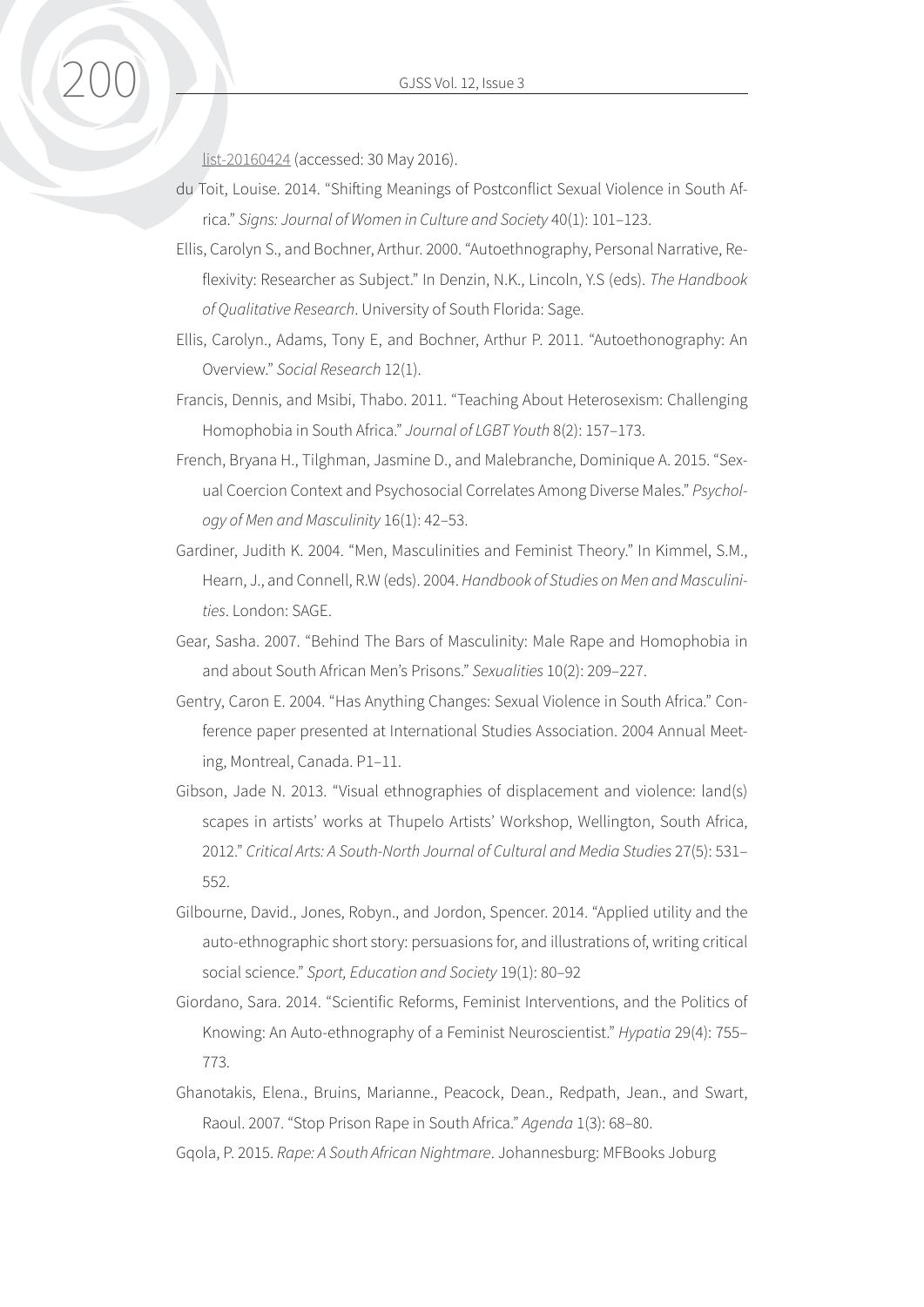- Hasselberg, Ines. ""Illegal" Traveller: An auto-ethnography of borders." *Etnográfica: Revista do Centro de Estudos de Antropologia Social* 17(1): 207–209.
- Holmes, William C., & Slap, Gail B. 1998. "Sexual Abuse of Boys: Definition, Prevalence, Correlates, Sequelae, and Management." *JAMA*, 280(21): 1855–1862.
- hooks, bell. 1982. *Ain't I A Woman: Black Women and Feminism*. London: Pluto Press.
- hooks, bell. 1990. *Yearning: race, gender, and cultural politics*. Boston, MA: South End Press.
- hooks, bell. 1999. *Remembered rapture: the writer at work*. New York: Henry Holt and Company.
- hooks, bell. 2001. *Salvation: Black People and Love*. New York: Perenial.
- hooks, bell. 2004. *The Will to Change: Men, Masculinity, and Love*. New York: Washington Square Press.
- Hunter-Gault, Charlayne. 2012. "Violated Hopes". *New Yorker* 28 May.
- Javiad, Aliraza. 2014. "Feminism, masculinity and male rape: bringing male rape 'out of the closet'." *Journal of Gender Studies* 1–11.
- Jewkes, Rachel, and Abrahams, Naeema. 2002. "The epidemiology of rape and sexual coercion in South Africa: an overview." *Social Science and Medicine* 55 (7): 1231–44.
- Kaplan, Robert M. 2004. "Treatment of homosexuality during apartheid: more investigation is needed into the shameful way homosexuality was treated." *British Medical Journal* 329(7480): 1415–1416.
- Kapp, C. 2006. "Rape on trial in South Africa." *The Lancet* 367(9512): 718–719.
- Kempny, Marta. 2012. "Rethinking Native Anthropology: Migration and Auto-Ethnography in the Post-Accession Europe." *International Review of Social Research* 2(2): 39–52.
- Kottler, Amanda, and Long, Carol. 1997. "Discourses, videos and talk about sexual violence: A multi-disciplinary enterprise." *South African Journal of Psychology* 27(2): 64–76.
- Lancester, L., Gould, C., Vetten, L., and Sigsworth, R. 2015. "FACTSHEET: South Africa's 2014/15 assault and sexual crime statistics." *Africa Check*, Institute for Security Studies: Pretoria. Available: [https://africacheck.org/factsheets/factsheet-south](https://africacheck.org/factsheets/factsheet-south-africas-201415-assault-and-sexual-crime-statistics/)[africas-201415-assault-and-sexual-crime-statistics/](https://africacheck.org/factsheets/factsheet-south-africas-201415-assault-and-sexual-crime-statistics/) (accessed: 28 May 2016)
- Larsen, Jonas. 2014. "(Auto)Ethnography and cycling." *International Journal of Social Research Methodology* 17(1): 59–71.
- Louw, Angelo. 2014. Men are also 'corrective rape' victims. *Mail and Guardian* 11 April.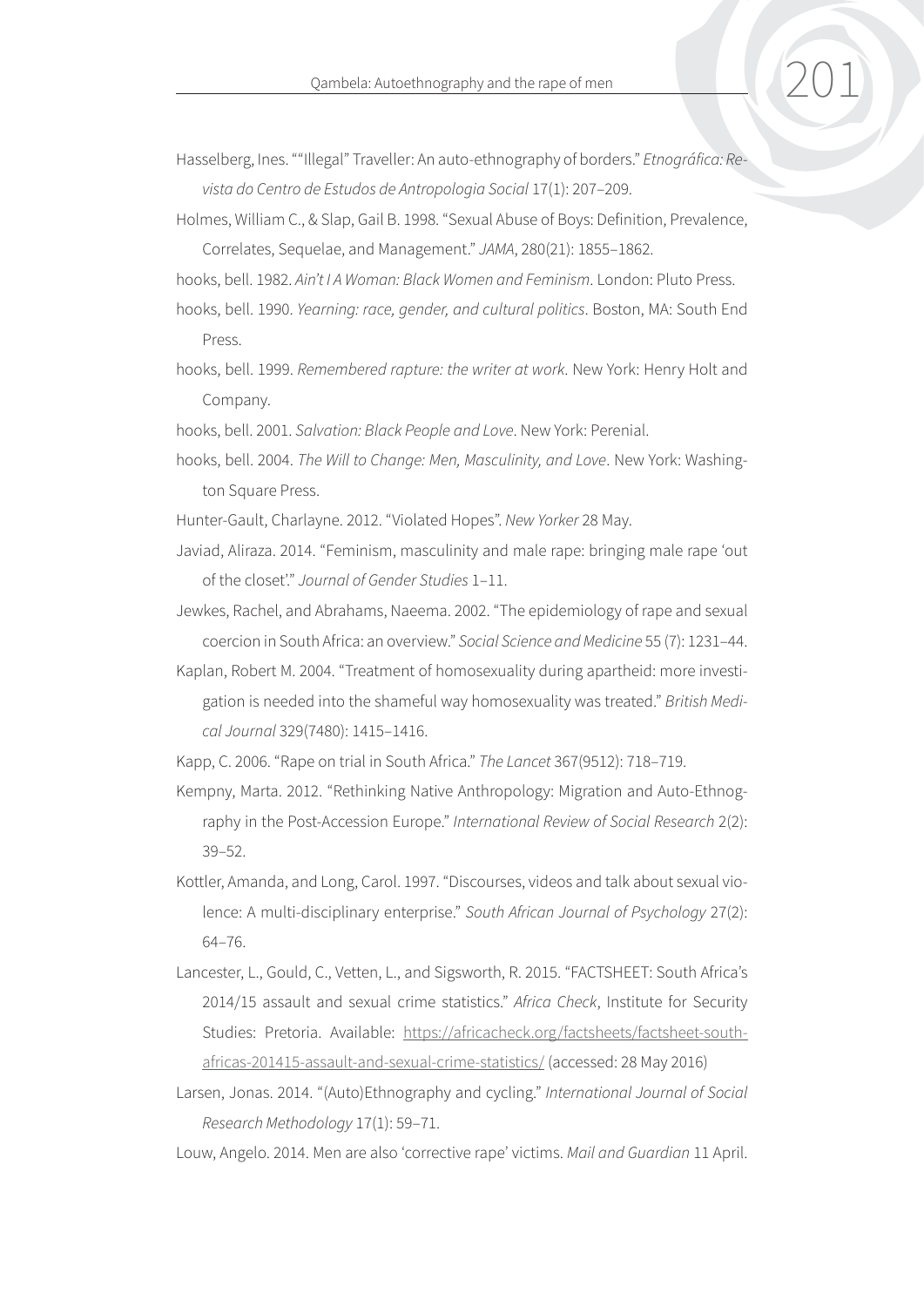Retrieved from: [http://mg.co.za/article/2014–04–11-men-are-also-corrective](http://mg.co.za/article/2014-04-11-men-are-also-corrective-rape-victims)[rape-victims](http://mg.co.za/article/2014-04-11-men-are-also-corrective-rape-victims) (accessed 30 September 2015).

- Mardorossian, Carine M. 2011. "Rape and the Violence of Representation in J. M. Coetzee's *Disgrace*." *Research in African Literatures* 42(4): 72–83.
- Matebeni, Zethu. 2012. "Feminising Lesbians, De-Gendering Transgender Men: A Model for Building Lesbian Feminist Thinkers and Leaders in Africa?" In McGlotten, S., & Davis, A-A. 2012. *Black Genders and Sexualities*. England: Palgrave Macmillan.
- McGreal, Chris. 2000. "Gays tell of mutilation by apartheid army." *The Guardian*. 29 July Retrieved at: <http://www.theguardian.com/world/2000/jul/29/chrismcgreal>(accessed: 22 September 2015).
- Mellstrom, U. 2003. *Masculinity, Power and Technology: A Malaysian Ethnography*. Aldershot: Ashgate
- Merz, Theo. 2014. "'Men and boys get raped too'." *The Telegraph* 24 February. Retrieved from: [http://www.telegraph.co.uk/men/thinking-man/10657485/Men-and-boys](http://www.telegraph.co.uk/men/thinking-man/10657485/Men-and-boys-get-raped-too.html)[get-raped-too.html](http://www.telegraph.co.uk/men/thinking-man/10657485/Men-and-boys-get-raped-too.html) (accessed 18 September 2015).
- Mkhize, Nomalanga. 2005. "Am I Just a white-washed black woman? What transformation means to a privileged young black woman." *Agenda*, 19(65): 116–122.
- Moffett, Helen. 2006. "'These Women, They Force Us to Rape Them': Rape as Narrative of Social Control in Post-Apartheid South Africa." *Journal of Southern African Studies* 32(1): 129–144.
- Moolman, Benita. 2015. "Carceral Dis/Continuities: Masculinities, Male Same-Sex Desire, Discipline, and Rape in South African Prisons." *Gender and Behaviour* 13(2): 6742–6752.
- Morrell, Robert. 1998. Of Boys and Men: Masculinity and Gender in Southern African Studies. *Journal of Southern African Studies* 24(4): 605–630.
- Morrell, Robert., Jewkes, Rachel., and Lindegger, Graham. 2012. "Hegemonic Masculinity/Masculinities in South Africa: Culture, Power, and Gender Politics." *Men and Masculinities* 15(1): 11–30.
- Muehlenhard, Charlene L, and Cook, Stephen W. 1988. "Men's Self-Reports of Unwanted Sexual Activity." *The Journal of Sex Research*. 24: 58–72.
- Ndashe, Sibongile. 2004. "The Duty to Protect Women from Sexual Violence in South Africa." *Feminist Legal Studies* 12(2): 213–221.
- O'Connor, Stephen J. 2011. "Context is everything: the role of auto-ethnography, reflexivity and self-critique in establishing the credibility of qualitative research find-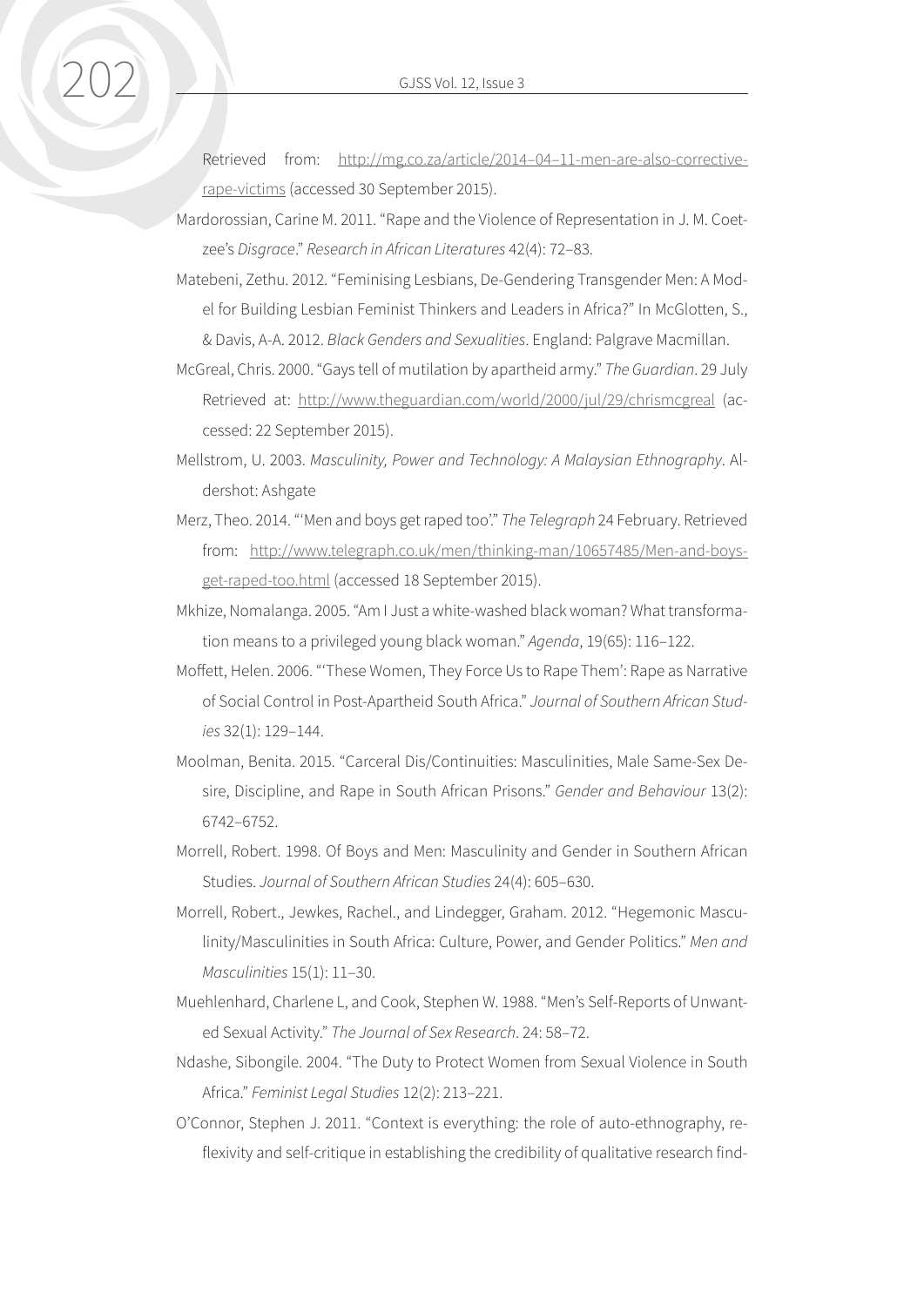ings." *European Journal of Cancer Care* 20(4): 421–423.

- Ott, Brian L. 2007. "Television as Lover, Part II: Doing Auto[Erotic]Ethnography." *Cultural Studies*. 7(3): 294–307.
- Ott, Brian L. 2007a. "Television as Lover, Part I: Writing Dirty Theory." *Cultural Studies/ Critical Methodologies* 7(1): 26–47.
- Petersen, Inge., Bhana, Arvin., and McKay, Mary. 2005. "Sexual violence and youth in South Africa: The need for community-based prevention interventions." *Child Abuse and Neglect* 29(11): 1233–12–48.
- Philaretou, Andreas G., and Allen, Katherine R. 2006. "Researching Sensitive Topics through Autoethnographic Means." *The Journal of Men's Studies* 14(1): 65–78.
- Pierterse, Marius. 2014. "May Real Men Cry in Court? Masculinity, Equality and the South African Constitutional Court." *Journal of Southern African Studies* 40(2): 361–379.
- Posel, Deborah. 2005. The scandal of manhood: 'baby rape' and the politicisation of sexual violence in post-apartheid South Africa. *Culture, Health and Sexuality* 7(3): 239–252.
- Praeg, Leonhard and Baillie, Mike. 2011. "Sexual Violence: Mythology, Infant Rape and the Limits of the Political." Politikon: *South African Journal of Political Studies* 38(2): 257–274.
- Ratele, Kopano, Shefer, Tamara., Strebel, Anna., and Fouten, Elron. 2010. "'We Do Not Cook, We Only Assist Them': Constructions of Hegemonic Masculinity Through Gendered Activity." *Journal of Psychology in Africa* 20(4): 557–568.
- Ratele, Kopano. 2014. "Hegemonic African Masculinities and Men's Heterosexual Lives: Some Uses for Homophobia." *African Studies Review* 57(2): 115–130.
- Ratele, Kopano. 2015. "Working through resistance in engaging boys and men towards gender equality and progressive masculinities." *Culture, Health and Sexuality* 17(2): 144–158.
- Reitan, Ruth H. 2015. "Paradoxical Peace: A Scholar-activist's Auto-ethnography on religious Pacifism and Anti-capitalism." *Globalizations* 12(1): 25–42.
- Reproductive Health Matters. 2000. "Rape in South Africa, Uganda and Zambia." *Reproductive Health Matters* 8(16): 180.
- Rickard, A. 2014. "'A Not-so-simple Story from My Life': Using Auto-ethnography and Creative Writing to Re-frame the Heteronormative Narratives of School life." *Changing English: Studies in Culture and Education* 21(4): 348–358.
- Roberts-Smith, Jennifer. 2012. "Modeling Meaning-Making in Introductory Theatre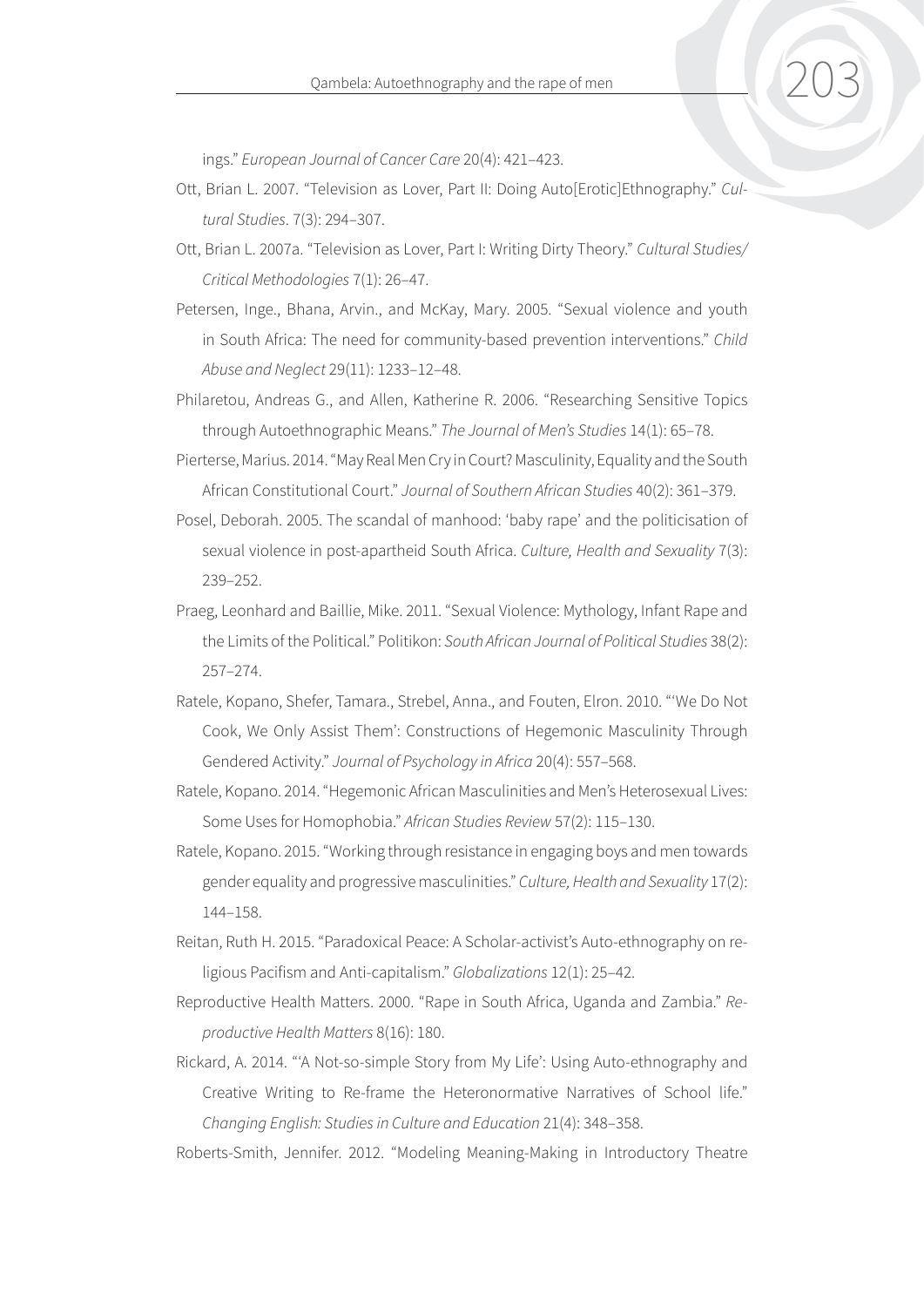Studies: Auto-Ethnography as Explicit Instruction." *Theatre Topics* 22(1): 73–87. Ron and Hugo. 2013. Talking about male rape: two narratives. *Agenda* 27(1): 84–89.

- Run, Peter. 2012. 'Out of place'? An auto-ethnography of refuge and post-colonial exile. *African Identities* 10(4): 381–390.
- Saunders, T.L. 2012. "GROUPO OREMI: Black Lesbians and the struggle for safe space in Havana." In McGlotten, S., & Davis, A-A. 2012. *Black Genders and Sexualities*. Palgrave England: Macmillan
- Scott, Jessica. 2013. "The Distance between Death and Marriage: Citizenship, Violence and same-sex marriage in South Africa." *International Feminist Journal of Politics* 15(4): 534–551
- Scott, Joy D. 2014. "Memoir as a form of auto-ethnographic research for exploring the practice of transnational higher education in China." *Higher Education Research and Development* 33(4): 757–768.
- Siddique, Salma. 2011. "Being in-between: The relevance of ethnography and autoethnography for psychotherapy research." *Counselling and Psychotherapy Research* 11(4): 310–316.
- Shefer, Tamara, Kruger, Lou-Marie, and Schepers, Yeshe. 2015. "Masculinity, sexuality and vulnerability in 'working' with young men in South African contexts: 'you feel like a fool and an idiot… a loser'." *Culture, Health and Sexuality*, 17(2): 96–111.
- Smuts, Letitia. 2001. "Coming out as Lesbian in Johannesburg, South Africa: considering intersecting identities and social spaces." *South African Review of Sociology* 42(3): 23–40.
- Stauffer, Carolyn S. 2015. "The Sexual Politics of Gender-based Violence in South Africa: Linking Public and Private Worlds." *Journal for the Sociological Integration of Religion and Society* 5(1): 1–16.
- Struckman-Johnson, Cindy. 1988. "Forced Sex on Dates: It Happens to Men, Too." *The Journal of Sex Research* 24: 234–241.
- Storr, Will. 2011. The rape of men: the darkest secret of war. *The Guardian* 17 July. Retrieved from: <http://theguardian.com/society/2011/jul/17/the-rape-of-men>(accessed: 18 August 2015).
- Suttner, Raymond, 2005. "Masculinities in the African National Congress-led liberation movement: The underground period." *Kleio* 37(1): 71–106.
- Swarr, Amanda M. 2012. "Paradoxes of Butchness: Lesbian Masculinities and Sexual Violence in Contemporary South Africa." *Signs: Journal of Women in Culture and*